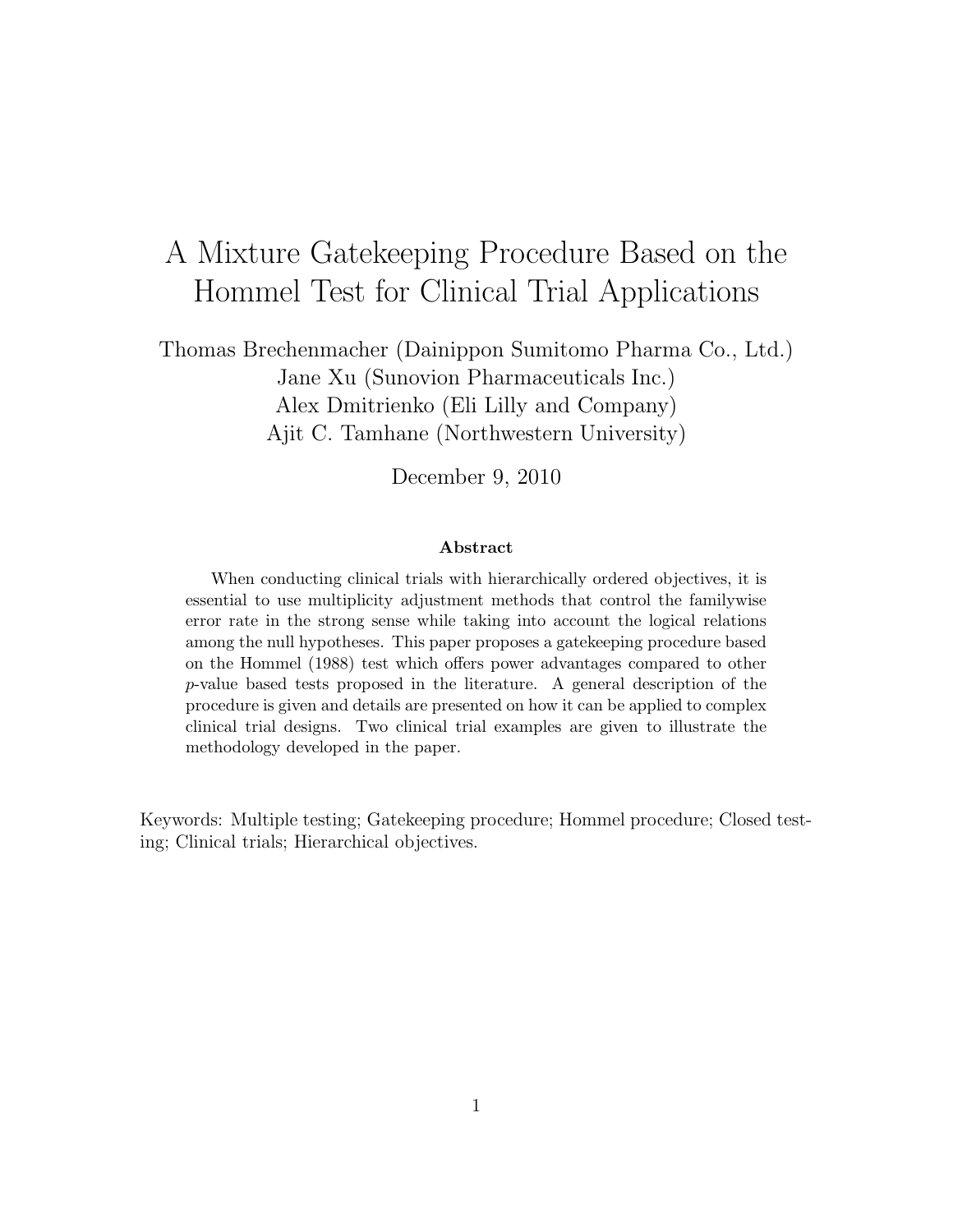## 1 Introduction

Gatekeeping procedures are often used to address multiplicity issues in clinical trials with hierarchically ordered objectives, e.g., comparisons of multiple doses with placebo on the primary endpoint followed by the same comparisons on the secondary endpoint. Testing multiple null hypotheses may result in substantial inflation of the familywise error rate (FWER), i.e. the probability of erroneously rejecting at least one true null hypothesis. It is essential to ensure that a multiple testing procedure (MTP) controls the FWER in the strong sense (Hochberg and Tamhane, 1987), i.e. under any configuration of the true and false null hypotheses, at a preassigned level of significance  $\alpha$ .

Over the past decade, many gatekeeping procedures (Dmitrienko and Tamhane, 2009) have been proposed to address the problem of FWER control when the null hypotheses are hierarchically ordered with logical relations. The null hypotheses are grouped into families and tested in a sequential manner beginning with the most important family, e.g., the family of hypotheses on the primary endpoint. Inferences in each family depend on the acceptance or rejection of null hypotheses in the earlier families. Conversely, acceptance or rejection of a null hypothesis in a given family may not depend on the results in later families — the so-called *independence condition*.

Different types of logical gatekeeping constraints among the families of hypotheses have been studied including *serial gatekeeping* (Maurer et al. 1995, Bauer et al. 1998, Westfall and Krishen 2001), *parallel gatekeeping* (Maurer et al. 1995, Dmitrienko, Offen and Westfall 2003) and their generalization referred to as tree-structured gatekeeping (Dmitrienko et al. 2007, 2008). Dmitrienko and Tamhane (2010a,b) recently proposed a general framework for constructing gatekeeping procedures, called the mixture method. This approach enables clinical trial sponsors to set up highly flexible decision rules involving complex logical restrictions between the null hypotheses while controlling the FWER in the strong sense.

To motivate the mixture gatekeeping procedures, consider the problem of testing the effect of a treatment at multiple dose levels versus a common control with respect to multiple endpoints. The endpoints are ordered by the importance of clinical objectives beginning with the primary endpoint. The null hypotheses corresponding to different endpoints are grouped into separate families.

Figure 1 illustrates this hypothesis testing problem using an example from a trial in patients with schizophrenia. The aim of the trial was to compare three doses (L: Low dose; M: Medium dose; H: High dose) of a novel atypical antipsychotic to a control for three ordered endpoints. In Figure 1, logical restrictions are represented by arrows. In this example, if  $H_1$  fails to be rejected,  $H_4$  and  $H_7$  should be automatically accepted. This is done to reflect the fact that if the low dose cannot be shown to be superior to the control for the primary endpoint, there is no value in further testing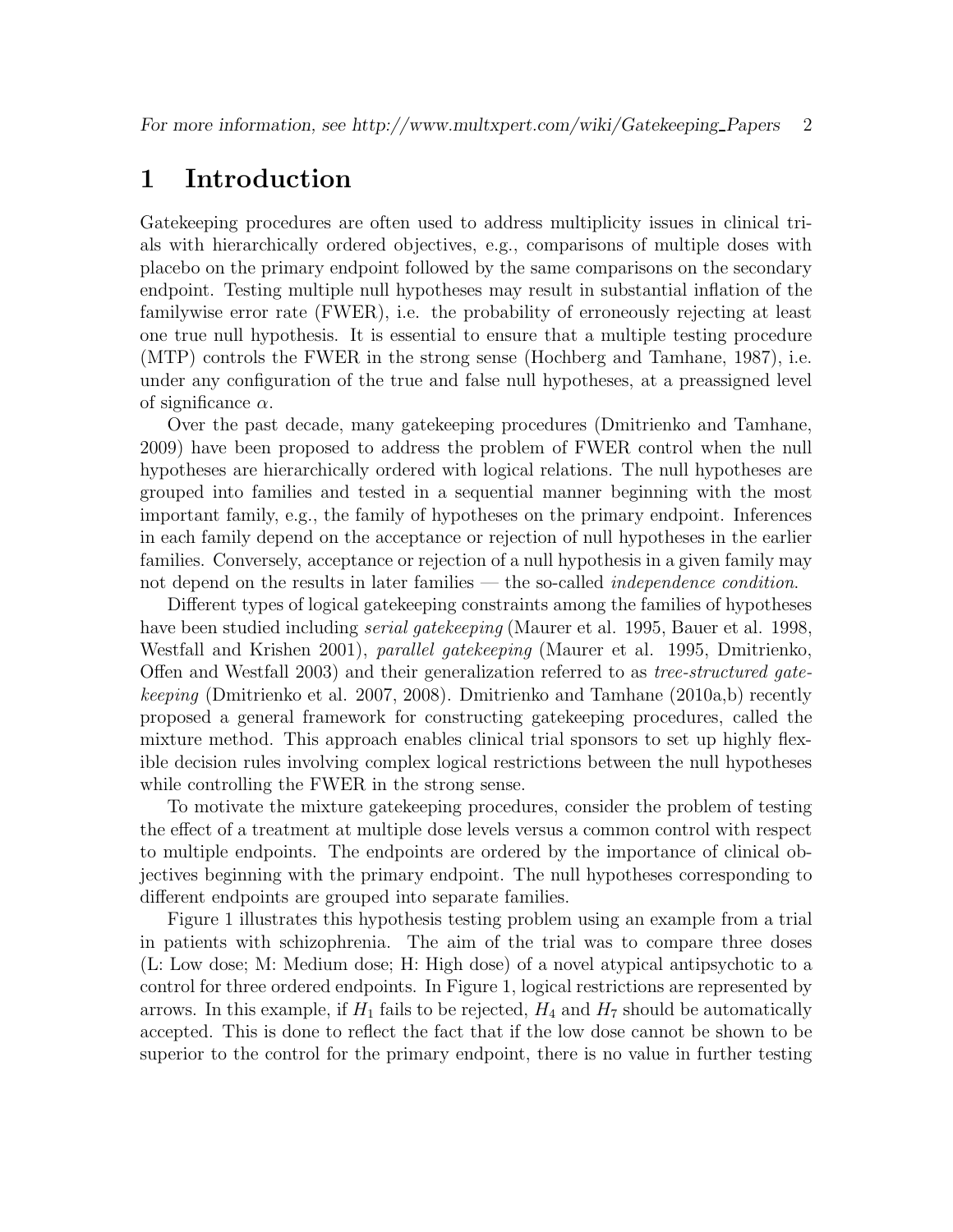the efficacy of that dose for the two secondary endpoints. The trial's sponsor was interested in defining a gatekeeping procedure to help enrich the product label by including information on the significant treatment effects for the primary as well as both the secondary endpoints.

#### [Insert Figure 1 here]

This paper applies the mixture method using the Hommel (1988) MTP as a component procedure. The resulting mixture gatekeeping procedure will be referred to as the Hommel-based gatekeeping procedure. The Hommel MTP is more powerful than other p-value based MTPs proposed in the literature, e.g., Bonferroni, Holm (1979) and Hochberg (1988) MTPs. Thus the new procedure proposed in this paper presents an obvious advantage over the existing  $p$ -value based gatekeeping procedures.

The paper is organized as follows: Section 2 presents the statement of the problem and gives a brief desciption of the general method for constructing mixture gatekeeping procedures. In Section 3, the Hommel-based gatekeeping procedure is defined for parallel gatekeeping and its strong control of the FWER is established. This procedure is generalized in Section 3.3 to tree-structured gatekeeping problems. In Section 4, two clinical trial examples are presented to illustrate the procedure. Finally, Section 5 offers brief conclusions. The proofs of theoretical results are given in the Appendix.

## 2 Mixture gatekeeping procedures

Consider a problem involving  $n \geq 2$  null hypotheses  $H_1, \ldots, H_n$  that are grouped into m families with  $n_i$  null hypotheses in the *i*th family  $(n_1 + \ldots + n_m = n)$ . Specifically, let  $F_i = \{H_j, j \in N_i\}, i = 1, ..., m, m \ge 2$ , where

 $N_1 = \{1, \ldots, n_1\}, N_i = \{n_1 + \ldots + n_{i-1} + 1, \ldots, n_1 + \ldots + n_i\}, i = 2, \ldots, m.$ 

Further consider closed testing procedures (Marcus, Peritz and Gabriel, 1976)  $\mathcal{P}_i$ ,  $i = 1, \ldots, m$ , known as *component procedures*, that provide *local FWER control*, i.e.,  $\mathcal{P}_i$  controls the FWER in the strong sense at any preassigned level  $\alpha$  within  $F_i$ . Our goal is to build a mixture of the component procedures  $\mathcal{P}_i$ ,  $i = 1, \ldots, m$ , which will be denoted by  $\mathcal{P}$ , using the methodology proposed in Dmitrienko and Tamhane (2010a,b). This gate keeping procedure  $\mathcal P$  will be a closed testing procedure with strong *global FWER control* within the combined family of null hypotheses  $F = F_1 \cup \ldots \cup F_m$ . Global FWER control helps the trial's sponsor justify inclusion of all significant findings with respect to the primary and secondary objectives in the product label.

Before we give the method of constructing mixture procedures, we need to introduce the key concepts of the error rate function and separability.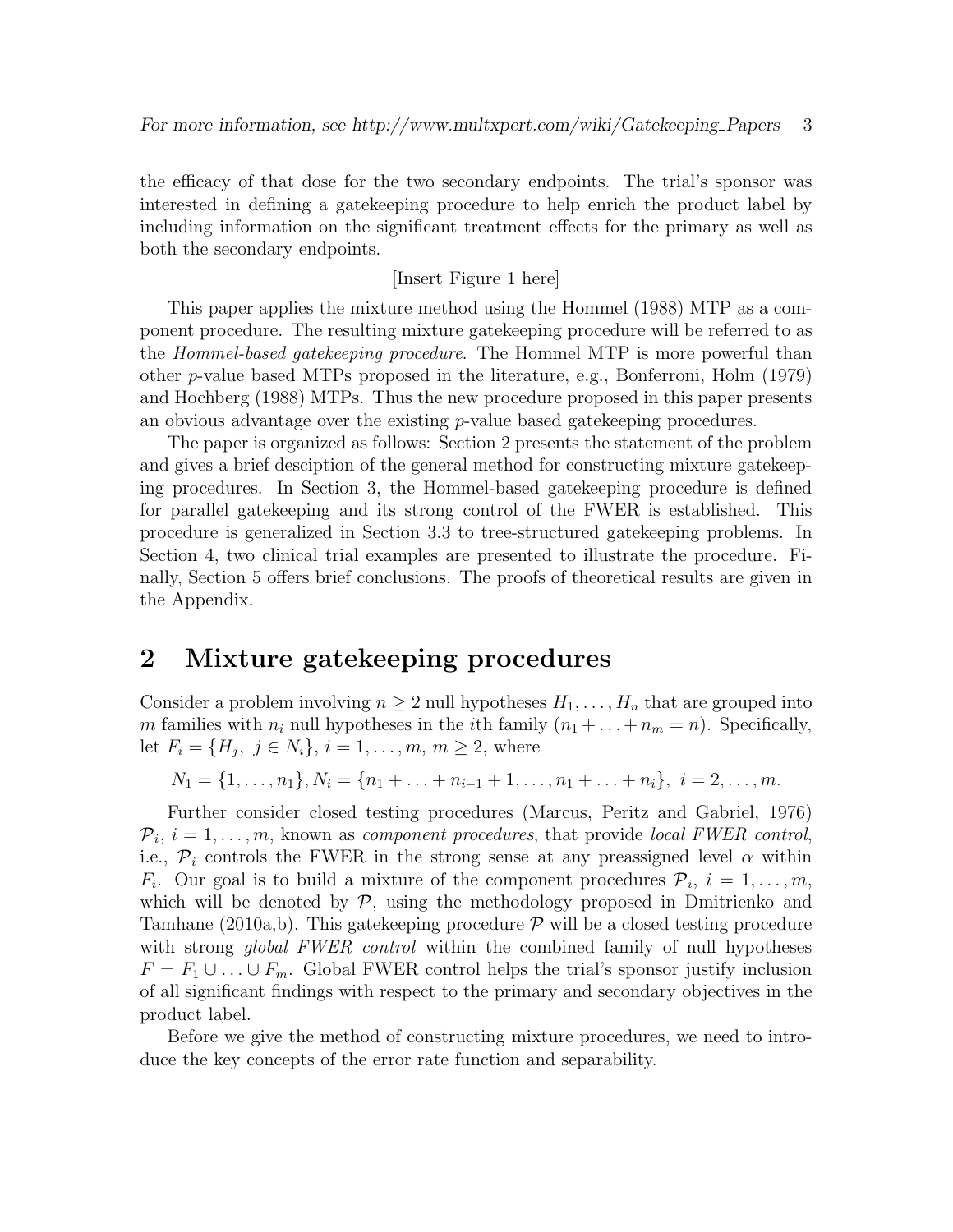### 2.1 Error rate function and separability

To simplify the notation, in this section we will consider the problem of testing a single family of null hypotheses  $F = \{H_1, \ldots, H_n\}$ . Denote the marginal (raw) p-values, obtained from appropriate statistical tests, associated with these null hypotheses by  $p_1, \ldots, p_n$ .

Consider the index set  $N = \{1, \ldots, n\}$  and a subset  $I \subseteq N$ . Further, consider an MTP for testing the null hypotheses  $H_1, \ldots, H_n$  which controls the FWER in the strong sense within this family at level  $\alpha$ . The error rate function of this MTP is defined as the maximum probability of making at least one Type I error when the null hypotheses  $H_i$ ,  $i \in I$ , are true and the remaining null hypotheses are false (Dmitrienko, Tamhane and Wiens, 2008). The error rate function is denoted by  $e(I|\alpha)$  and formally defined as

$$
e(I|\alpha) = \sup P\left\{\bigcup_{i \in I} (\text{Reject } H_i) \middle| H(I)\right\},\
$$

where the supremum of the probability is computed over the entire parameter space corresponding to the intersection hypothesis  $H(I) = \bigcap_{i \in I} H_i$ .

Generally, an easily computable upper bound on  $e(I|\alpha)$  is used since an exact expression is difficult to obtain. We will treat the upper bound itself as the actual error rate function and denote it by the same notation  $e(I|\alpha)$ . The following natural conditions are generally satisfied by the error rate functions of standard MTPs (or they are easy to enforce if violated).

- $e(\emptyset|\alpha) = 0$ , i.e., no Type I error is committed when all null hypotheses are false.
- $e(I|\alpha) \leq e(J|\alpha)$  if  $I \subseteq J \subseteq N$ , i.e., the type I error rate is a monotone function of the set of true null hypotheses.
- $e(N|\alpha) = \alpha$ , i.e., the Type I error rate is maximized when all null hypotheses are true and equals the nominal significance level  $\alpha$ .

The error rate function is used to define the minimum fraction of  $\alpha$  remaining after testing the null hypotheses in a given family and which can be carried over to the next family. To ensure that the fraction of  $\alpha$  carried over to the next family is positive when some null hypotheses are rejected in the current family, the MTP used to test the family needs to be separable. An MTP is said to be separable if its error rate function is strictly less than (separates from)  $\alpha$  when not all null hypotheses are true, i.e.,  $e(I|\alpha) < \alpha$  if I is a proper subset of N.

We are now ready to introduce mixture procedures.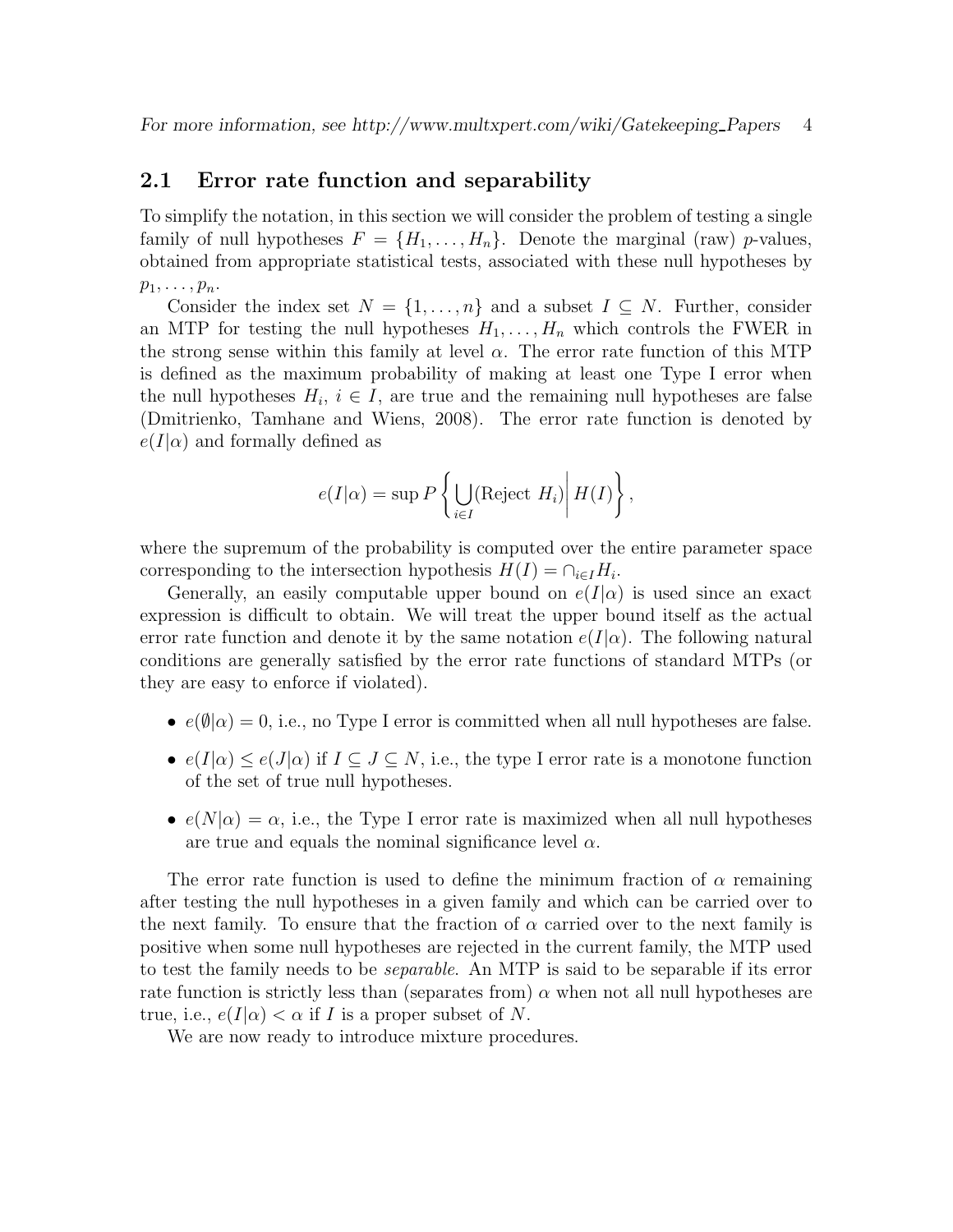### 2.2 Mixture gatekeeping procedures

Consider the setup introduced at the beginning of this section and further assume that the component procedures  $\mathcal{P}_1, \ldots, \mathcal{P}_{m-1}$  are separable. Each  $\mathcal{P}_i$  is a closed procedure and thus there exists a *local test* of every non-empty intersection hypothesis  $H(I_i) = \bigcap_{j \in I_i} H_j$  where  $I_i \subseteq N_i$ . Let  $p_i(I_i)$  denote the local p-value for testing  $H(I_i)$ using  $\mathcal{P}_i$ .

Consider the combined family of null hypotheses  $F = F_1 \cup \ldots \cup F_m$ . The mixture procedure is based on the closure principle (Marcus et al. 1976) to control the FWER for this family at a preassigned level  $\alpha$ . Thus it consists of  $\alpha$ -level local tests for all non-empty intersection hypotheses  $H(I) = \cap_{j \in I} H_j$ , where  $I \subseteq N$  and  $N = \{1, \ldots, n\}$ .

Suppose the intersection hypothesis  $H(I)$  contains null hypotheses from k families with  $1 \leq k \leq m$ , i.e.,

$$
I = I_{i_1} \cup \cdots \cup I_{i_k}, \text{ where } I_{i_j} \subseteq N_{i_j}, j = 1, \ldots, k,
$$

and  $I_{i_1}, \ldots, I_{i_k}$  are all non-empty. To simplify the notation, we will denote  $I_{i_1}, \ldots, I_{i_k}$ by  $I_1, \ldots, I_k$  even though the indices  $\{i_1, \ldots, i_k\}$  may not be sequential starting with 1. This notation will be adopted throughout this paper and will not be mentioned again.

The local  $\alpha$ -level test of  $H(I)$  is based on a function of  $p_1(I_1), \ldots, p_k(I_k)$ , called the mixing function, denoted by  $\phi_I(p_1(I_1), \ldots, p_k(I_k))$ . The range of this function is the interval [0, 1] and it satisfies the following properties:

- Property 1: If  $k = 1$  then  $\phi_I(p_1(I_1), \ldots, p_k(I_k)) = p_1(I_1)$  and if  $k > 1$  then  $\phi_I(p_1(I_1), \ldots, p_k(I_k)) \leq p_1(I_1).$
- Property 2:  $P_{H(I)}\{\phi_I(p_1(I_1),\ldots,p_k(I_k))\leq \alpha\}\leq \alpha$ .

Then the local test of  $H(I)$  is defined as reject  $H(I)$  if

$$
\phi_I(p_1(I_1), \dots, p_k(I_k)) \le \alpha. \tag{1}
$$

Note that if  $I_i \subset N_i$  for  $i = 1, \ldots, j - 1$  and  $I_j = N_j$  for some  $j \leq k$  then the above rejection rule does not depend on  $p_{j+1}(I_{j+1}), \ldots, p_k(I_k)$ . Property 2 guarantees that every such local test is an  $\alpha$ -level test. Therefore P controls the FWER at level  $\alpha$ because it is a closed procedure.

We will focus on a particular mixing function, called the *the Bonferroni mixing* function, which has the following general form for any specified  $I = I_1 \cup \cdots \cup I_k$ :

$$
\phi_I(p_1(I_1),\ldots,p_k(I_k)) = \min\left(\frac{p_1(I_1)}{c_1(I|\alpha)},\ldots,\frac{p_k(I_k)}{c_k(I|\alpha)}\right),\tag{2}
$$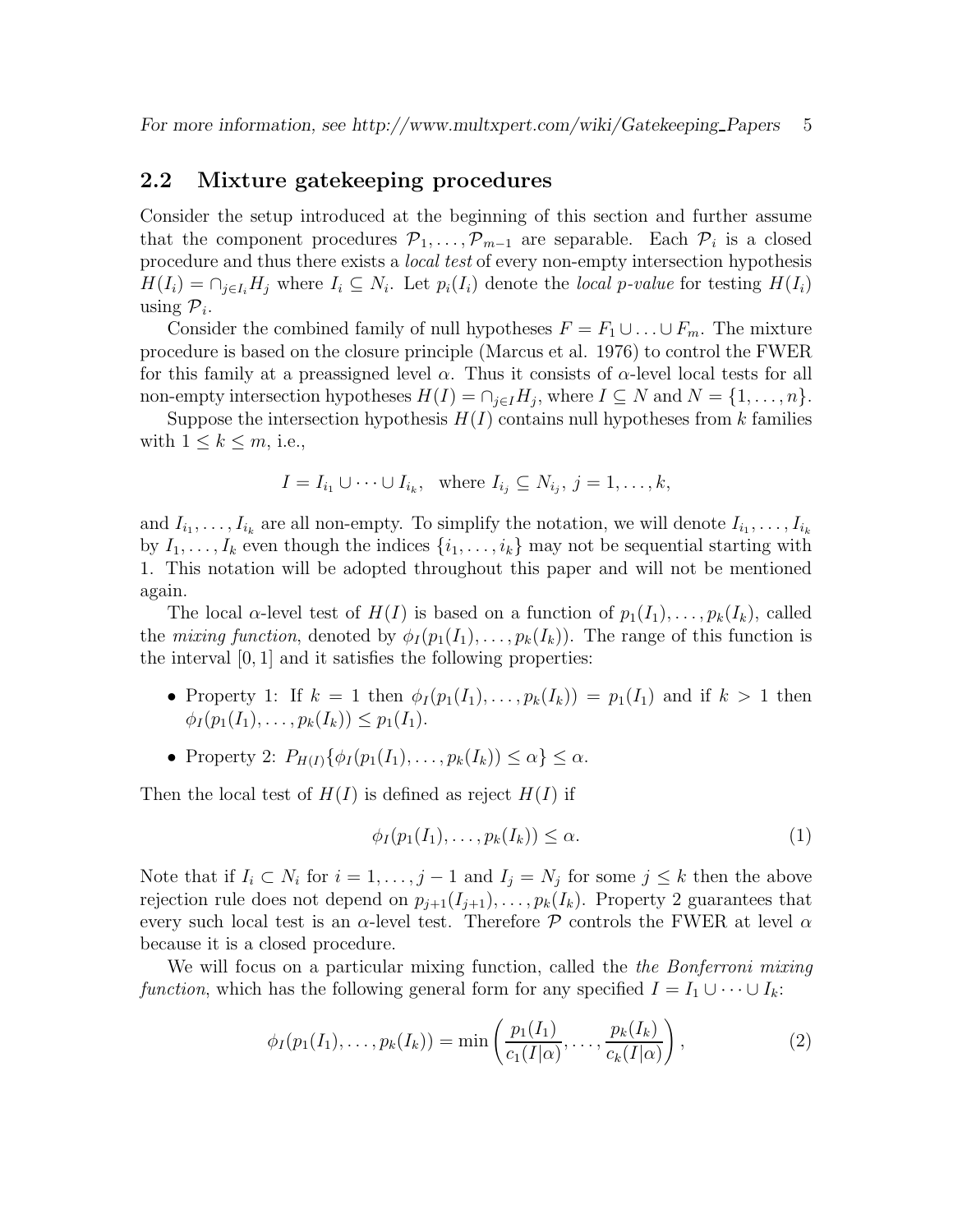where the  $c_i(I|\alpha)$  are the coefficients defined recursively as follows: Let  $e_i(I_i|\alpha)$  be the error rate function of  $\mathcal{P}_i$ ,  $f_i(I_i|\alpha) = e_i(I_i|\alpha)/\alpha$  and  $c_1(I|\alpha) = 1$ . Then

$$
c_i(I|\alpha) = c_{i-1}(I|\alpha)[1 - f_{i-1}(I_{i-1}|\alpha)] = \prod_{j=1}^{i-1} [1 - f_j(I_j|\alpha)], \ i = 2, \dots, k.
$$
 (3)

The weight  $c_i(I|\alpha)$  reflects the relative importance of family  $F_i$  within the intersection hypothesis  $H(I)$ . The hypotheses from the first family in the intersection hypothesis are the most important hypotheses within  $H(I)$ , so the weight on  $I_1$  is set to  $c_1(I|\alpha) = 1$ . The importance of the other families is determined by computing the fraction of  $\alpha$  carried over from the preceding families within  $H(I)$ . Specifically, recalling the definition of the error rate function, we see that  $1 - f_i(I_i|\alpha)$  is the minimum fraction of  $\alpha$  available for testing the null hypotheses in  $F_{i+1}$  when the null hypotheses  $H_j$ ,  $j \in I_i$ , are accepted. If  $I_i$  is a proper subset of the index set  $N_i$ , the separability condition defined in Section 2.1 ensures that the weight  $c_{i+1}(I|\alpha)$  associated to  $I_{i+1}$ is greater than zero.

Note that if all the error rate functions  $e_i(I_i|\alpha)$  are proportional to  $\alpha$  then all the  $f_i(I_i|\alpha)$  as well as the  $c_i(I|\alpha)$  defined in (3) are independent of  $\alpha$  and so may be denoted simply by  $f_i(I_i)$  and  $c_i(I)$ , respectively. Hence  $\phi(I)$  defined in (2) is independent of  $\alpha$ . Then the p-value,  $p(I)$ , corresponding to test (1) of  $H(I)$ , simply equals  $\phi(I)$ . Otherwise,  $p(I)$  must be obtained numerically by finding the smallest  $\alpha$ that satisfies the inequality (1).

Since the mixture procedure is a closed procedure, it rejects any individual hypothesis  $H_j$  iff all intersection hypotheses  $H(I)$  with  $j \in I$  are rejected by their respective  $\alpha$ -level local tests. Therefore the adjusted p-value for each  $H_j$  in F can be defined as the maximum over the local  $p$ -values for the intersection hypotheses containing this null hypothesis, i.e.,

$$
\widetilde{p}_j = \max_{I:j \in I} p(I). \tag{4}
$$

The null hypothesis  $H_j$  is rejected by the mixture gatekeeping procedure iff  $\tilde{p}_j \leq \alpha$ . Since this procedure is based on  $\alpha$ -level local tests for all intersection hypotheses in F, the closure principle guarantees that the mixture gatekeeping procedure controls the global FWER in the strong sense at level  $\alpha$ .

## 3 Hommel-based gatekeeping procedure

We will use the general method for constructing a mixture procedure to obtain the Hommel-based gatekeeping procedure, i.e., a mixture procedure consisting of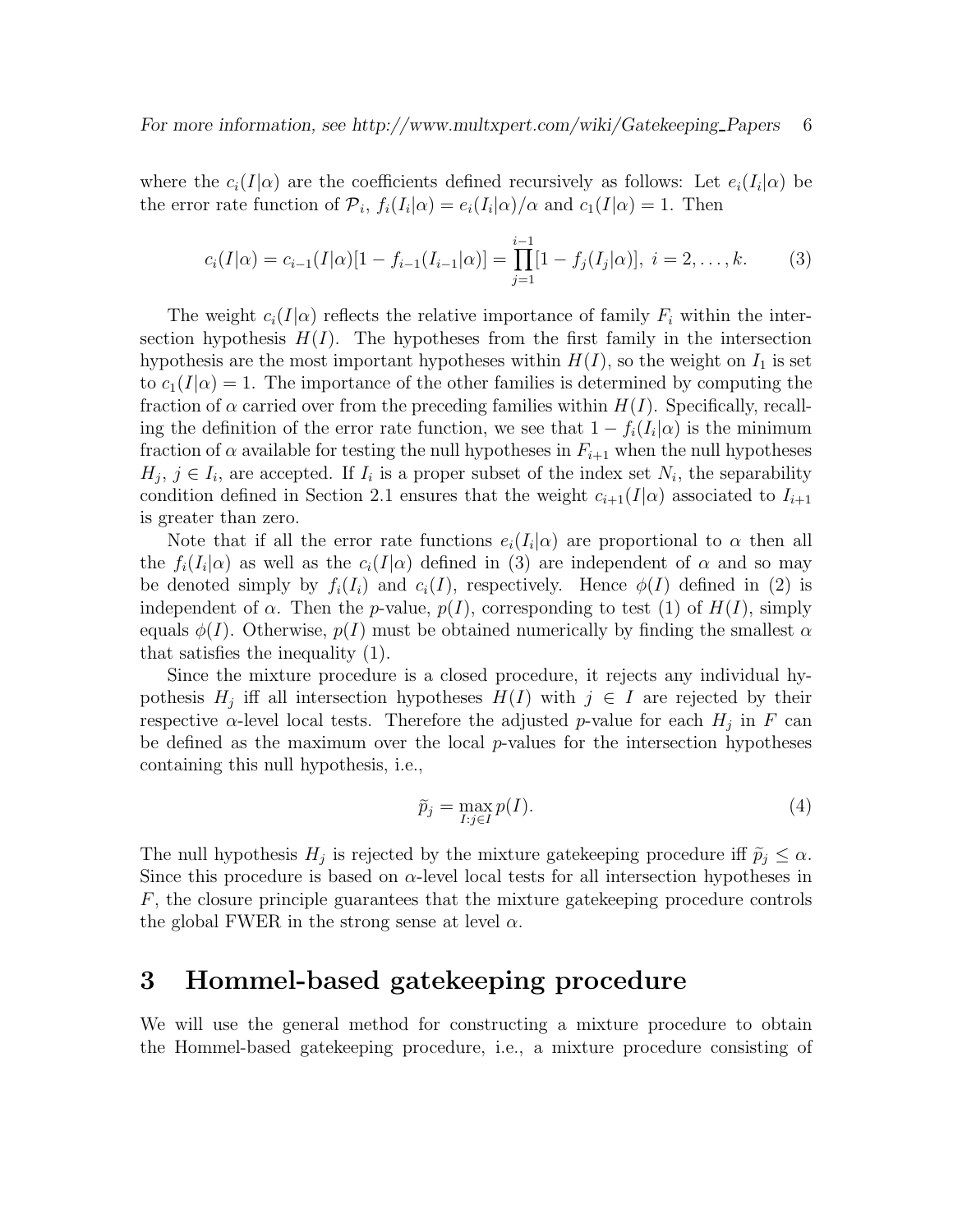Hommel-type procedures as component procedures. However, the basic Hommel procedure is not separable (see the proof of Proposition 1 in the Appendix). Therefore, we use its truncated version for the first  $m-1$  component procedures which we discuss first.

### 3.1 Truncated Hommel MTP

As in Section 2.1, for notation convenience, we will consider a single family of null hypotheses  $F = \{H_1, \ldots, H_n\}$  with the corresponding marginal (raw) p-values,  $p_1, \ldots, p_n$ . Recall that the Hommel MTP is derived by applying the closure principle in which all intersection hypotheses  $H(I) = \bigcap_{i \in I} H_i$  for  $I \subseteq N$  are tested using the Simes (1986) test. Let k denote the number of elements in I and let  $p_{(1)} \leq \cdots \leq p_{(k)}$  denote the ordered raw p-values associated with the null hypotheses  $H_i$ ,  $i \in I$ . Then the  $\alpha$ -level Simes test rejects  $H(I)$  iff

$$
p_{(i)} \leq \frac{i\alpha}{k}
$$
 for at least one  $i = 1, ..., k$ .

The truncated Hommel MTP employs convex combinations of the critical constants of the original Hommel MTP and the critical constants of the Bonferroni MTP in the closed procedure. Thus it rejects  $H(I)$  at level  $\alpha$  iff

$$
p_{(i)} \le \left(\frac{i\gamma}{k} + \frac{1-\gamma}{n}\right) \alpha \text{ for at least one } i = 1, \dots, k,
$$
 (5)

where the truncation fraction  $\gamma$  is between 0 and 1. The local p-value for  $H(I)$  is given by

$$
p(I) = \min_{i=1,\dots,k} \left[ \frac{p_{(i)}}{i\gamma/k + (1-\gamma)/n} \right].
$$
 (6)

In Proposition 1 of the Appendix, we show that the truncated Hommel MTP satisfies the separability condition when  $0 \leq \gamma < 1$ .

For  $\gamma = 0$  this MTP reduces to the Bonferroni MTP while for  $\gamma = 1$  it reduces to the regular Hommel MTP. Note that truncating the Hommel MTP incurs some power loss, which is smaller for higher values of  $\gamma$ . As is the case for the regular Hommel MTP, there is a stepwise shortcut to this truncated Hommel MTP which can be applied in a step-up manner as shown in the Appendix.

The truncated Hommel MTP controls the FWER in the strong sense under the same conditions as those necessary for the validity of the Simes test, i.e., when the test statistics are independent (Simes, 1986) or positively dependent (Sarkar and Chang, 1997 and Sarkar, 1998). The test statistics are said to be positively dependent if their joint distribution is multivariate totally positive of order two (Karlin 1968).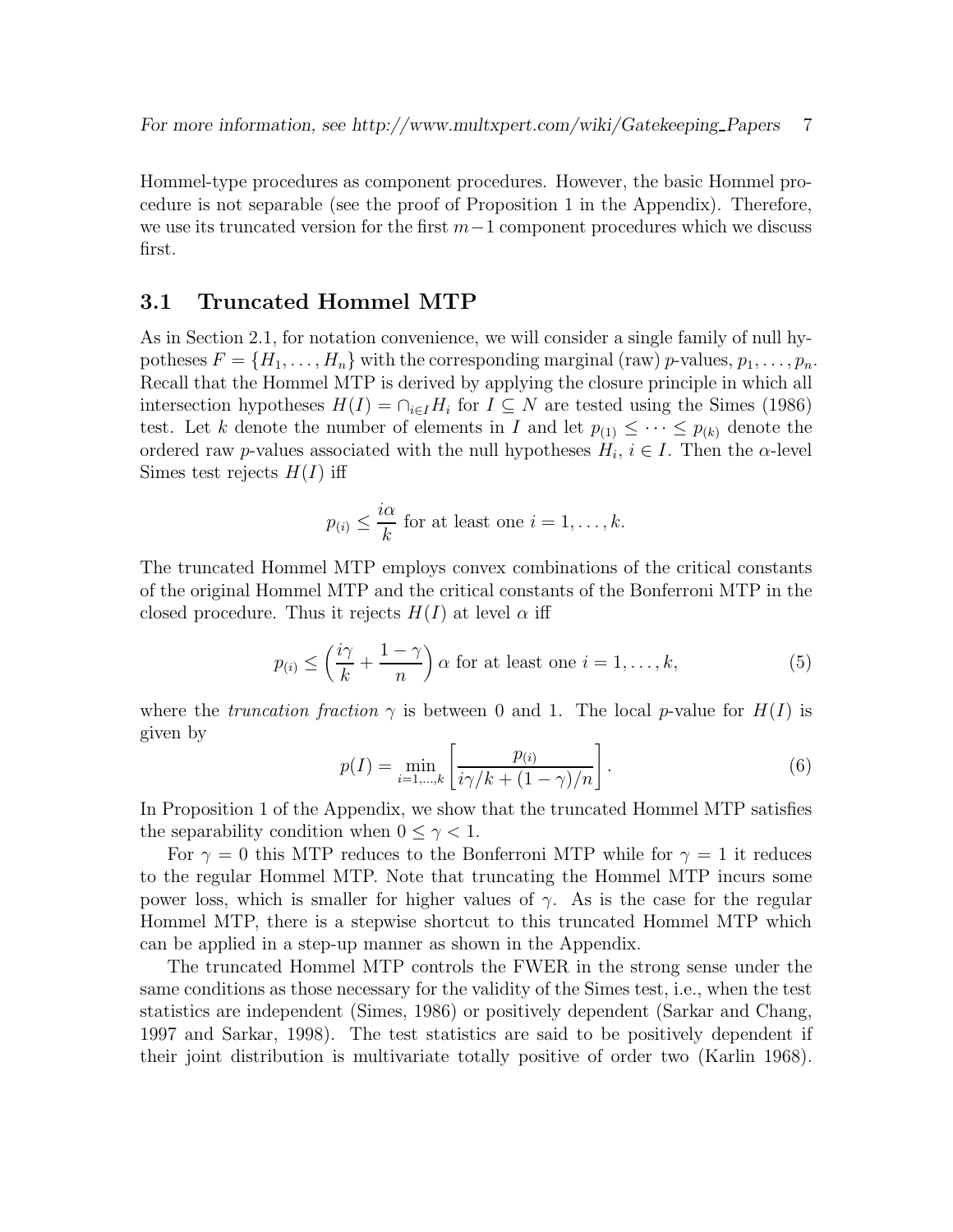For example, the multivariate t-distribution with a common positive correlation satisfies this condition. Thus both the regular and truncated Hommel MTPs control the FWER in problems involving comparisons of multiple doses of a treatment to a common control in trials with a balanced design, i.e., all treatment groups have the same sample size which may be different than the control group sample size.

### Upper bound on the error rate function

The following easy-to-compute upper bound on the error rate function of the truncated Hommel MTP is derived in Proposition 1 given in the Appendix:

$$
e(I|\alpha, \gamma) = (\gamma + (1 - \gamma)|I|/n)\alpha \text{ if } |I| > 0 \tag{7}
$$

and  $e(I|\alpha, \gamma) = 0$  if  $|I| = 0$  where |I| is the cardinality of the index set I. It is easy to see that  $e(I|\alpha, \gamma)$  satisfies the conditions listed in section 2.1.

Note that  $e(I|\alpha, \gamma)$  is proportional to  $\alpha$  and hence  $f(I|\alpha, \gamma) = e(I|\alpha, \gamma)/\alpha$  is independent of  $\alpha$ ; we therefore denote it by  $f(I|\gamma)$ . As noted above, if these upper bounds are used for the component truncated Hommel MTPs for  $F_1, \ldots, F_{m-1}$  then we can define the p-value,  $p(I)$ , for every intersection hypothesis  $H(I)$ , to be simply equal to  $\phi(I)$  given by (2) since all the  $c_i(I|\alpha)$  are independent of  $\alpha$  (and hence are denoted by  $c_i(I)$ ).

An exact expression for the error rate function of the truncated Hommel MTP under the assumption of independent test statistics is given in the Appendix. We also explain there why we did not use it in the final implementation of the Hommel-based gatekeeping procedure.

### 3.2 Hommel-based gatekeeping procedure

The Hommel-based gatekeeping procedure uses the truncated Hommel MTP with the truncation fraction  $0 \leq \gamma_i < 1$  as the component MTP  $\mathcal{P}_i$   $(i = 1, \ldots, m-1)$  and the regular Hommel MTP as  $\mathcal{P}_m$ . In clinical trial applications, the truncation fractions  $\gamma_i$  need to be prespecified at the planning stage. A high value of  $\gamma_i$  increases the power of  $\mathcal{P}_i$  but penalizes the powers of  $\mathcal{P}_j$  for  $j > i$  since their weights  $c_j(I)$  (here we are suppressing the dependence of  $c_j(I)$  on  $\gamma_1, \ldots, \gamma_{j-1}$  for notational convenience) are reduced. Appropriate values for the truncation fractions that maximize a desired power function can be determined by simulations based on the trial assumptions; see Section 4 for examples of power functions that can be used for selecting the truncation fractions. The component procedure  $\mathcal{P}_m$  is the last one in the sequence and thus it does not need to be separable. Hence the regular Hommel MTP can be used instead of the truncated Hommel MTP in the last family to improve the overall power.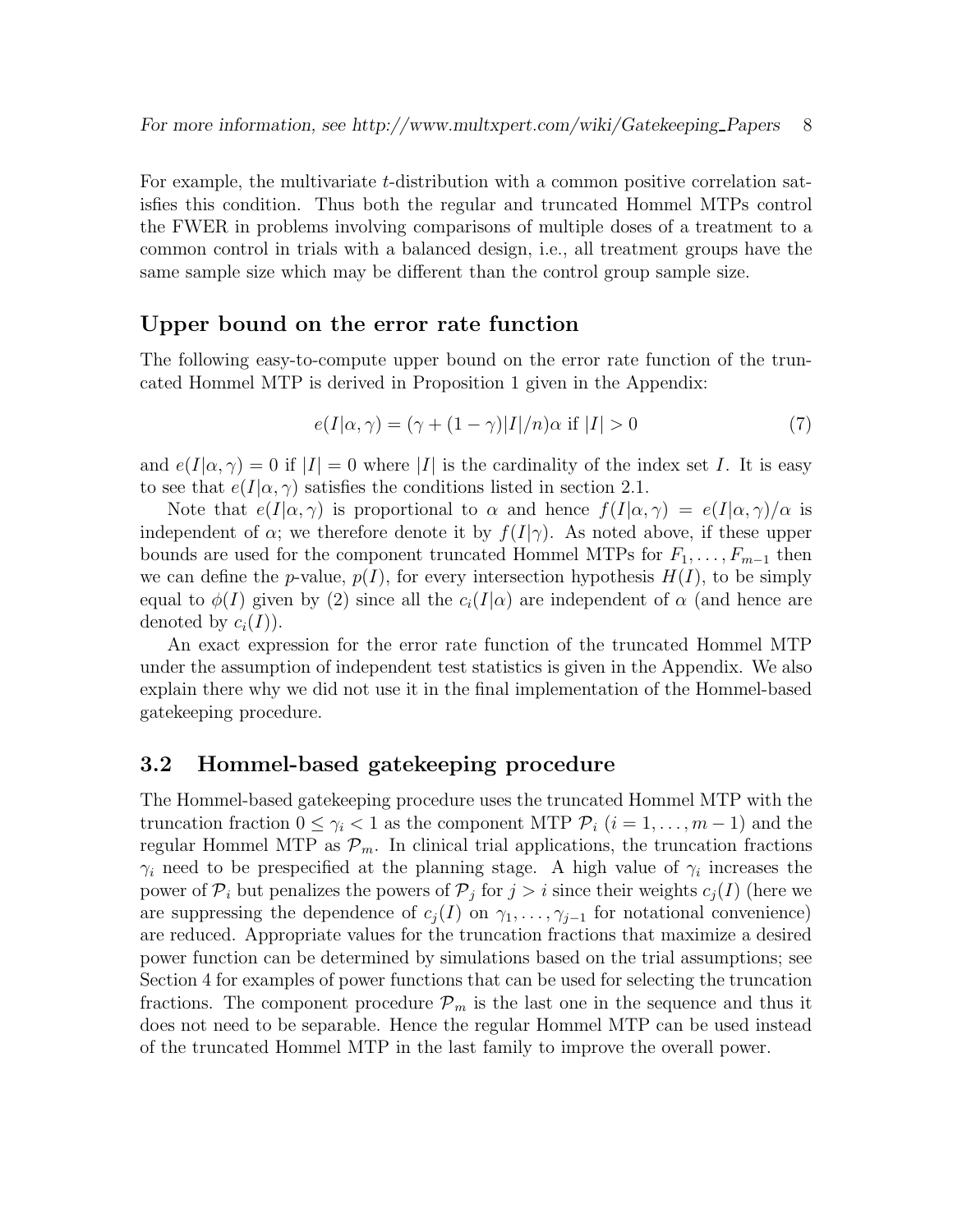Specifically, for any index set  $I = I_1 \cup \cdots \cup I_k$ , the local p-values for the truncated Hommel MTP are given by

$$
p_i(I_i) = \min_{j \in I_i} \left[ \frac{p_{(j)}}{j \gamma_i / |I_i| + (1 - \gamma_i) / n_i} \right], i = 1, ..., k
$$

where  $\gamma_i = 1$  for the regular Hommel MTP which is used for the last family  $F_m$ . Further, using the upper bound on the error rate function (7), we can write

$$
f_i(I_i|\gamma_i) = \frac{e(I_i|\alpha,\gamma_i)}{\alpha} = \left(\gamma_i + \frac{(1-\gamma_i)|I_i|}{n_i}\right), i = 1,\ldots,k.
$$
\n(8)

As noted before, the fractions  $f_i(I_i|\gamma_i)$  are independent of  $\alpha$ . Finally the coefficients  $c_i(I)$  used to weigh the local p-values are given by  $c_1(I) = 1$  and

$$
c_i(I) = c_{i-1}(I)[1 - f_{i-1}(I_{i-1}|\gamma_{i-1})], i = 2, \ldots, k,
$$

Finally, the *p*-value,  $p(I)$ , for testing  $H(I)$  is obtained as follows.

• Case 1. If  $I_i$  is a proper subset of the index set  $N_i$  for all  $i = 1, \ldots, k$ ,

$$
p(I) = \phi(I) = \min \left( \frac{p_1(I_1)}{c_1(I)}, \dots, \frac{p_k(I_k)}{c_k(I)} \right).
$$

• Case 2. If  $I_i$  is a proper subset of  $N_i$  for  $i = 1, \ldots, j - 1$  and  $I_j = N_j$  for some  $j \leq k$ ,

$$
p(I) = \phi(I) = \min\left(\frac{p_1(I_1)}{c_1(I)}, \dots, \frac{p_j(I_j)}{c_j(I)}\right)
$$

.

### 3.3 Logical restrictions

An important feature of gatekeeping procedures is that logical restrictions can be specified to account for clinically relevant logical relationships among the null hypotheses of interest. In this paper, logical restrictions will be formulated in terms of serial and parallel rejection sets that were defined in the context of tree gatekeeping procedures (Dmitrienko et al., 2007, 2008). Logical restrictions based on serial and parallel rejection sets can be extended to more general monotone logical restrictions (Dmitrienko and Tamhane, 2010) but this approach will not be pursued here.

For each null hypothesis  $H_j$  in  $F_i$ ,  $i = 2, \ldots, m$ , we define the serial and parallel rejection sets, denoted by  $S_j$  and  $P_j$ , at least one of which is non-empty and which contain indices of the null hypotheses from  $F_1, \ldots, F_{i-1}$ . The null hypothesis  $H_j$ is said to be *testable* if all null hypotheses in  $S_j$  are rejected and at least one null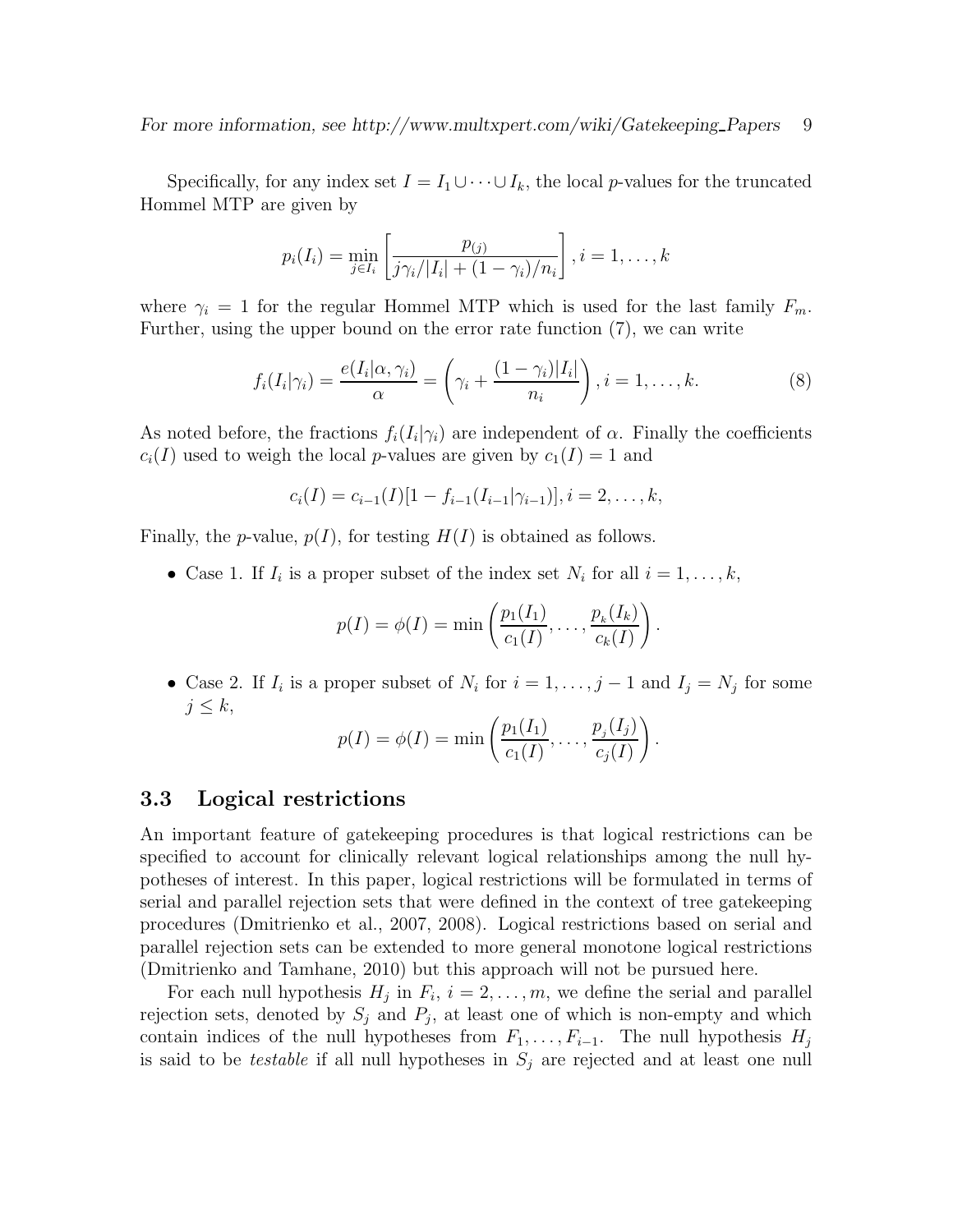hypothesis in  $P_j$  is rejected; otherwise  $H_j$  is said to be *non-testable* and is accepted without a test.

We now show how to account for testability of hypotheses as specified through their serial and parallel rejection sets. Let  $H(I), I \subseteq N$ , be any intersection hypothesis and consider the non-empty index sets associated with  $F_1, \ldots, F_k$ , i.e.,

$$
I = I_1 \cup \ldots \cup I_k, \text{ where } I_i \subseteq N_i, i = 1, \ldots, k.
$$

The index sets  $I_1, \ldots, I_k$  need to be modified to account for the logical restrictions. The restricted index set  $I_i^*$  is defined as the subset of  $I_i$  that consists of only the testable null hypotheses. It is obtained by removing any null hypothesis  $H_j$ ,  $j \in I_i$  if at least one hypothesis from  $S_j$  is included in I or all hypotheses from  $P_j$  are included in I.

Going back to the schizophrenia trial example introduced in Section 1, the logical relationships among the nine null hypotheses of no treatment effect are defined based on serial rejection sets as

- Family  $F_1: S_1, S_2$  and  $S_3$  are empty.
- Family  $F_2$ :  $S_4 = \{1\}$ ,  $S_5 = \{2\}$  and  $S_6 = \{3\}$ .
- Family  $F_3$ :  $S_7 = \{1, 4\}$ ,  $S_8 = \{2, 5\}$  and  $S_9 = \{3, 6\}$ .

To illustrate the definition of restricted index sets, we consider the intersection hypothesis  $H_1 \cap H_4 \cap H_5 \cap H_8$ , i.e.,  $H(I)$  with  $I = \{1, 4, 5, 8\}$ . Here  $I_1 = \{1\}$ ,  $I_2 =$  $\{4,5\}, I_3 = \{8\}.$  To obtain the restricted index sets, we remove the null hypotheses that are not testable according to the logical relationships. First,  $H_4$  is not testable since the null hypothesis  $H_1$  belonging to  $S_4$  is included in  $I$ ; thus  $I_2^* = \{5\}$ . Similarly,  $H_8$  is not testable since  $H_5$  belonging to  $S_8$  is included in I; thus  $I_3^* = \emptyset$ .

Logical restrictions can be applied to the Hommel-based gatekeeping procedure by slightly modifying the definition of the local tests for the intersection hypotheses in  $F$  as follows:

• Case 1. If  $I_i^*$  is a proper subset of  $N_i$  for all  $i = 1, \ldots, k$ , the intersection hypothesis  $H(I)$  is rejected if

$$
\phi(I) = \min\left(\frac{p_1(I_1)}{c_1(I)}, \frac{p_2(I_2^*)}{c_2(I)}, \dots, \frac{p_k(I_k^*)}{c_k(I)}\right) \le \alpha.
$$

• Case 2. If  $I_i^*$  is a proper subset of  $N_i$  for all  $i = 1, \ldots, j - 1$  and  $I_j^* = N_j$  for some  $j = 1, \ldots, k$ , then the intersection hypothesis  $H(I)$  is rejected if

$$
\phi(I) = \min\left(\frac{p_1(I_1)}{c_1(I)}, \frac{p_2(I_2^*)}{c_2(I)}, \dots, \frac{p_j(I_j^*)}{c_j(I)}\right) \le \alpha.
$$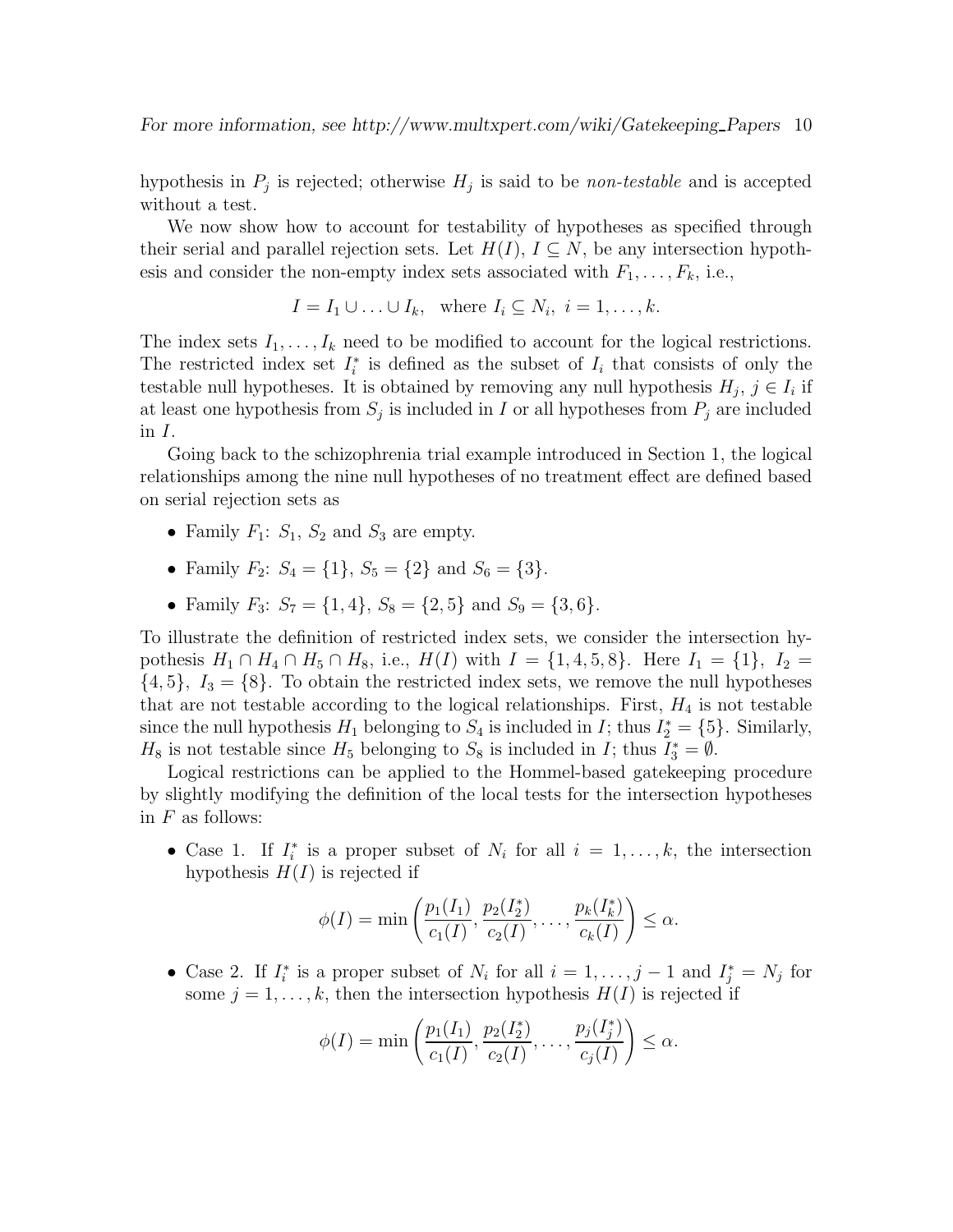For more information, see http://www.multxpert.com/wiki/Gatekeeping Papers 11

• Case 3. If  $I_i^*$  is empty for some  $i = 1, ..., k$ , then the term  $p_i(I_i^*)/c_i(I)(I)$  is deleted from the formulas given above.

Note that the  $c_i(I), i = 1, \ldots, k$  are not affected by the logical restrictions.

As shown in Dmitrienko and Tamhane (2010), if the component procedures are consonant (Gabriel, 1969) in the first  $m-1$  families then this procedure is in conformance with the logical restrictions, i.e., a null hypothesis  $H_j$  cannot be rejected if at least one null hypothesis in  $S_j$  or all null hypotheses in  $P_j$  are accepted. Neither the Hommel MTP nor the truncated Hommel MTP is consonant. Therefore, to ensure conformance with the logical restrictions, the Hommel-based gatekeeping procedure needs to be enforced as follows. Let  $\tilde{p}_i$  be the adjusted p-value for the null hypothesis  $H_j$  in F obtained using the Hommel-based gate keeping procedure defined above. Modify the adjusted p-values as

$$
p_j^* = \max\left(\tilde{p}_j, \ \max_{r \in S_j} p_r^*, \ \min_{r \in P_j} p_r^*\right).
$$

This modification ensures that the adjusted p-value for  $H_j$  is  $> \alpha$  if one or more null hypotheses in  $S_j$  or all null hypotheses in  $P_j$  have adjusted p-values  $> \alpha$  and thus  $H_j$ cannot be rejected. In the schizophrenia trial example, the adjusted p-value for  $H_7$  is re-defined as  $p_7^* = \max(\tilde{p}_7, p_1^*, p_4^*)$  since  $S_7 = \{1, 4\}$  and thus  $H_7$  cannot be rejected if either  $H_1$  or  $H_4$  is accepted.

## 4 Examples

In this section, we give two examples. The first example considers a clinical trial with tree gatekeeping restrictions involving parallel rejection sets. This example is used to compare the Hommel-based gatekeeping procedure to the Bonferroni-based gatekeeping procedure. The second example considers a real clinical trial with tree gatekeeping restrictions involving serial rejection sets. This example is used to illustrate how to determine the truncation fractions.

### 4.1 Hypertension trial

This example is from Dmitrienko et al. (2007). Consider a clinical trial in patients with hypertension in which the aim is to compare a new anti-hypertension treatment to an active control with regard to four endpoints:

- Primary endpoint (P): Mean reduction in systolic blood pressure.
- Two secondary endpoints (S1 and S2): Mean reduction in diastolic blood pressure and proportion of patients with controlled systolic/diastolic blood pressure.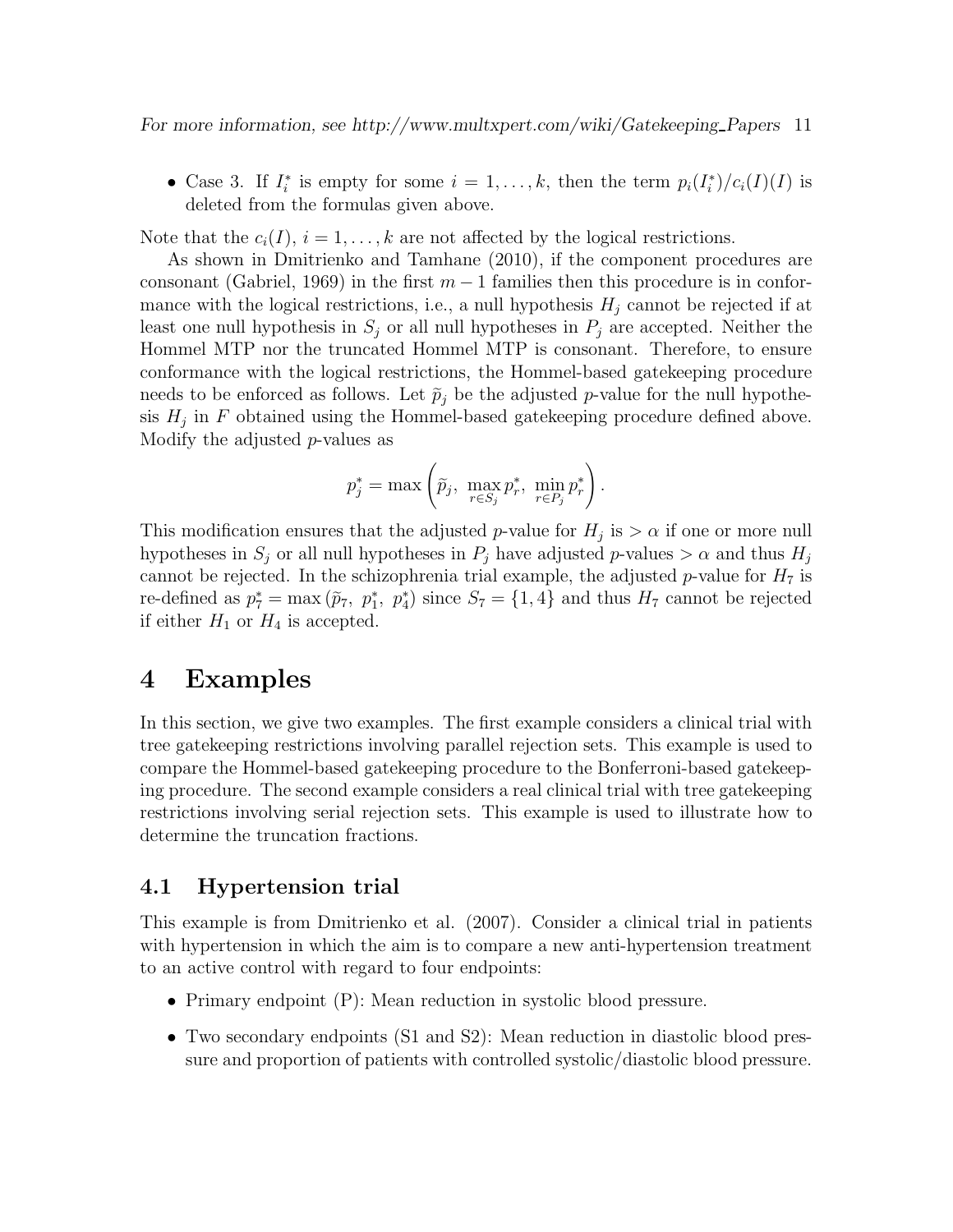For more information, see http://www.multxpert.com/wiki/Gatekeeping Papers 12

• Tertiary endpoint (T): Average blood pressure based on ambulatory blood pressure monitoring.

Although the primary comparison of this trial is non-inferiority, superiority is also tested conditionally upon establishing non-inferiority for each endpoint. The resulting eight null hypotheses, denoted by  $H_1, \ldots, H_8$ , are grouped into four families. The families of null hypotheses, logical relationships and raw two-sided  $p$ -values are shown in Figure 2.

#### [Insert Figure 2 here]

As can be seen from this figure, the index sets associated with the four families are

$$
N_1 = \{1\}, N_2 = \{2, 3, 4\}, N_3 = \{5, 6, 7\}, N_4 = \{8\},
$$

and thus  $n_1 = 1$ ,  $n_2 = 3$ ,  $n_3 = 3$  and  $n_4 = 1$ . Also, only parallel rejection sets are defined in this example (a serial rejection set consisting of only one null hypothesis is equivalent to a parallel rejection set). These sets are defined as follows:

- Family  $F_1$ :  $P_1$  is empty.
- Family  $F_2$ :  $P_2 = P_3 = P_4 = \{1\}.$
- Family  $F_3$ :  $P_5 = \{2\}$ ,  $P_6 = \{2, 4\}$  and  $P_7 = \{4\}$ .
- Family  $F_4$ :  $P_8 = \{6\}.$

The Hommel-based gatekeeping procedure is constructed based on a mixture of the truncated Hommel MTPs in  $F_1$ ,  $F_2$  and  $F_3$  and the regular Hommel MTP in  $F_4$ . The truncation fractions  $0 \leq \gamma_i < 1$ ,  $i = 2, 3$ , must be pre-specified. Note that since  $H_1$  is the only null hypothesis in  $F_1$ ,  $H_1$  is simply rejected iff  $p_1 \leq \alpha$  and thus  $\gamma_1$  does not need to be specified. In this example we set  $\gamma_2 = \gamma_3 = 0.9$ . In general, the choice of these values can be investigated through simulations as explained in the second example.

To compute the adjusted p-values for the eight null hypotheses, local p-values for the  $2^8 - 1 = 255$  intersection hypotheses need to be obtained based on the algorithm described in Sections 3. As an example, consider the intersection hypothesis  $H_2 \cap$  $H_6 \cap H_7 \cap H_8$ , i.e.,  $H(I)$  with  $I = \{2, 6, 7, 8\}$ . The index sets associated with  $F_1$ through  $F_4$  are given by

$$
I_1 = \emptyset
$$
,  $I_2 = \{2\}$ ,  $I_3 = \{6, 7\}$ ,  $I_4 = \{8\}$ .

Here  $H_6$  contained in  $I_3$  belongs to  $P_8$  and so  $I_4^* = \emptyset$ . The other  $I_i^*$  are the same as the  $I_i$ . From the definition of the local p-values in Section 3.3, the local p-value for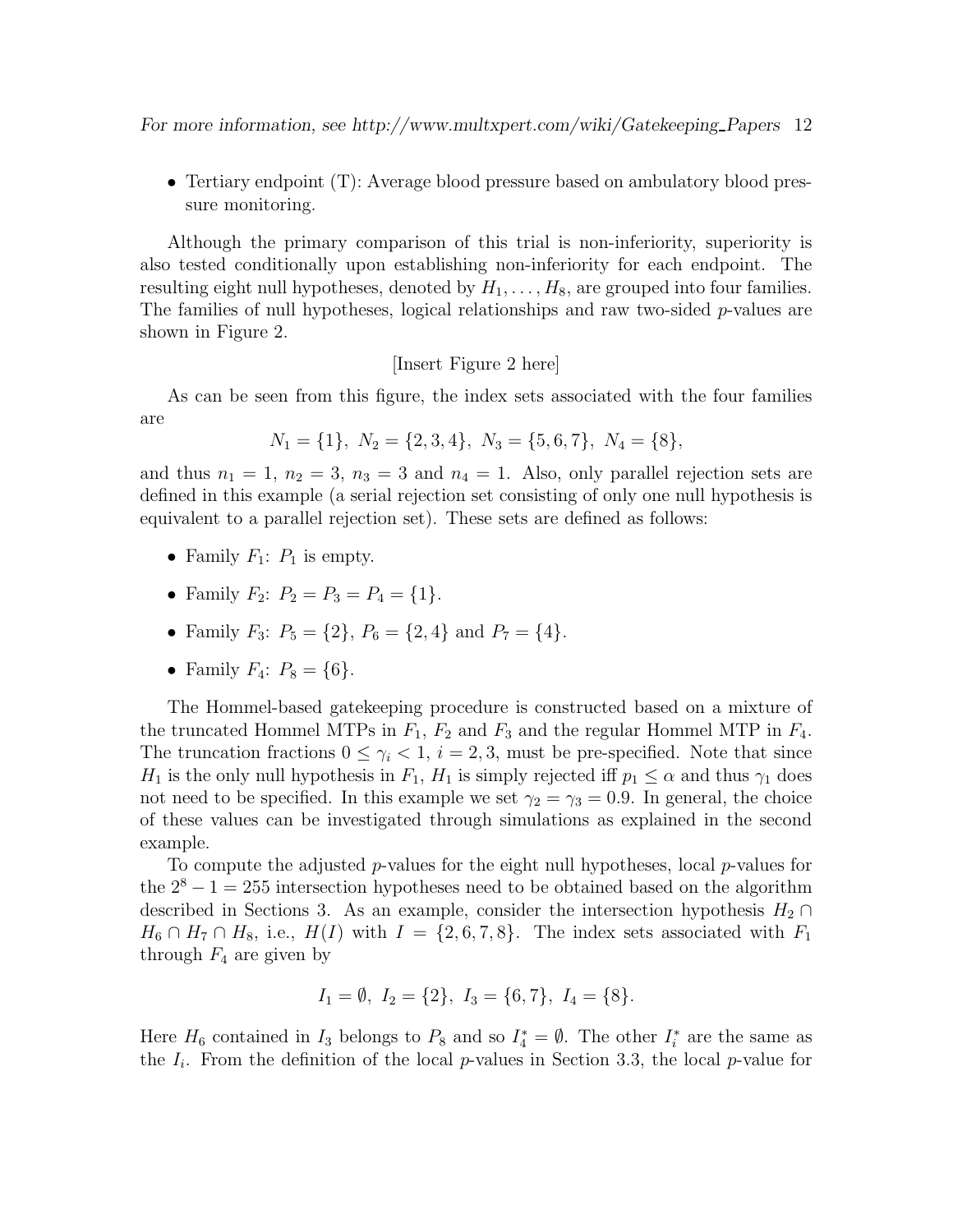the intersection hypothesis  $H(I)$  is given by

$$
p(I) = \min\left(\frac{p_2(I_2^*)}{c_2(I)}, \frac{p_3(I_3^*)}{c_3(I)}\right),\,
$$

where  $p_2(I_2^*)$  and  $p_3(I_3^*)$  are the local p-values for the truncated Hommel MTP defined in (6):

$$
p_2(I_2^*) = \frac{p_2}{\gamma_2/|I_2^*| + (1 - \gamma_2)/n_2} = \frac{0.008}{0.9/1 + 0.1/3} = 0.009,
$$
  
\n
$$
p_3(I_3^*) = \min\left(\frac{p_6}{\gamma_3/|I_3^*| + (1 - \gamma_3)/n_3}, \frac{p_7}{2\gamma_3/|I_3^*| + (1 - \gamma_3)/n_3}\right)
$$
  
\n
$$
= \min\left(\frac{0.010}{0.9/2 + 0.1/3}, \frac{0.302}{0.9 + 0.1/3}\right) = 0.021.
$$

Further,  $c_2(I) = 1$  and

$$
c_3(I) = c_2(I) \left[ 1 - \left( \gamma_2 + \frac{(1 - \gamma_2)|I_2|}{n_2} \right) \right] = 1 - \left( 0.9 + \frac{0.1}{3} \right) = 0.067.
$$

Thus the local *p*-value for  $H(I)$  is equal to min(0.009, 0.021/0.067) = 0.009.

Once the local p-values for all intersection hypotheses have been computed, the adjusted  $p$ -value for each null hypothesis is obtained from  $(4)$ . Since the truncated Hommel MTP is not consonant, a final modification needs to be performed as described in Section 3.3 to arrive at the adjusted  $p$ -values:

$$
p_1^* = \tilde{p}_1, p_2^* = \max (\tilde{p}_2, p_1^*), p_3^* = \max (\tilde{p}_3, p_1^*), p_4^* = \max (\tilde{p}_4, p_1^*),
$$
  
\n
$$
p_5^* = \max (\tilde{p}_5, p_2^*), p_6^* = \max (\tilde{p}_6, \min (p_2^*, p_4^*)), p_7^* = \max (\tilde{p}_7, p_4^*),
$$
  
\n
$$
p_8^* = \max (\tilde{p}_8, p_6^*).
$$

A similar algorithm can be applied to define the Bonferroni-based gatekeeping procedure, i.e., a mixture of the Bonferroni MTPs in  $F_1$ ,  $F_2$  and  $F_3$  and the Holm (1979) MTP in  $F_4$ .

The adjusted p-values for the eight null hypotheses for the Hommel-based and Bonferroni-based gatekeeping procedures are given in Table 1. As can be seen from this table, the Hommel-based gatekeeping procedure rejects five null hypotheses at the two-sided 0.05 level. In particular, this procedure establishes superiority of the new treatment to the active control with respect to Endpoint P and non-inferiority for Endpoints S1, S2 and T. The Bonferroni-based gatekeeping procedure rejects only four null hypotheses; in particular, it fails to establish non-inferiority for Endpoint S2. This example demonstrates the power advantage of the Hommel-based gatekeeping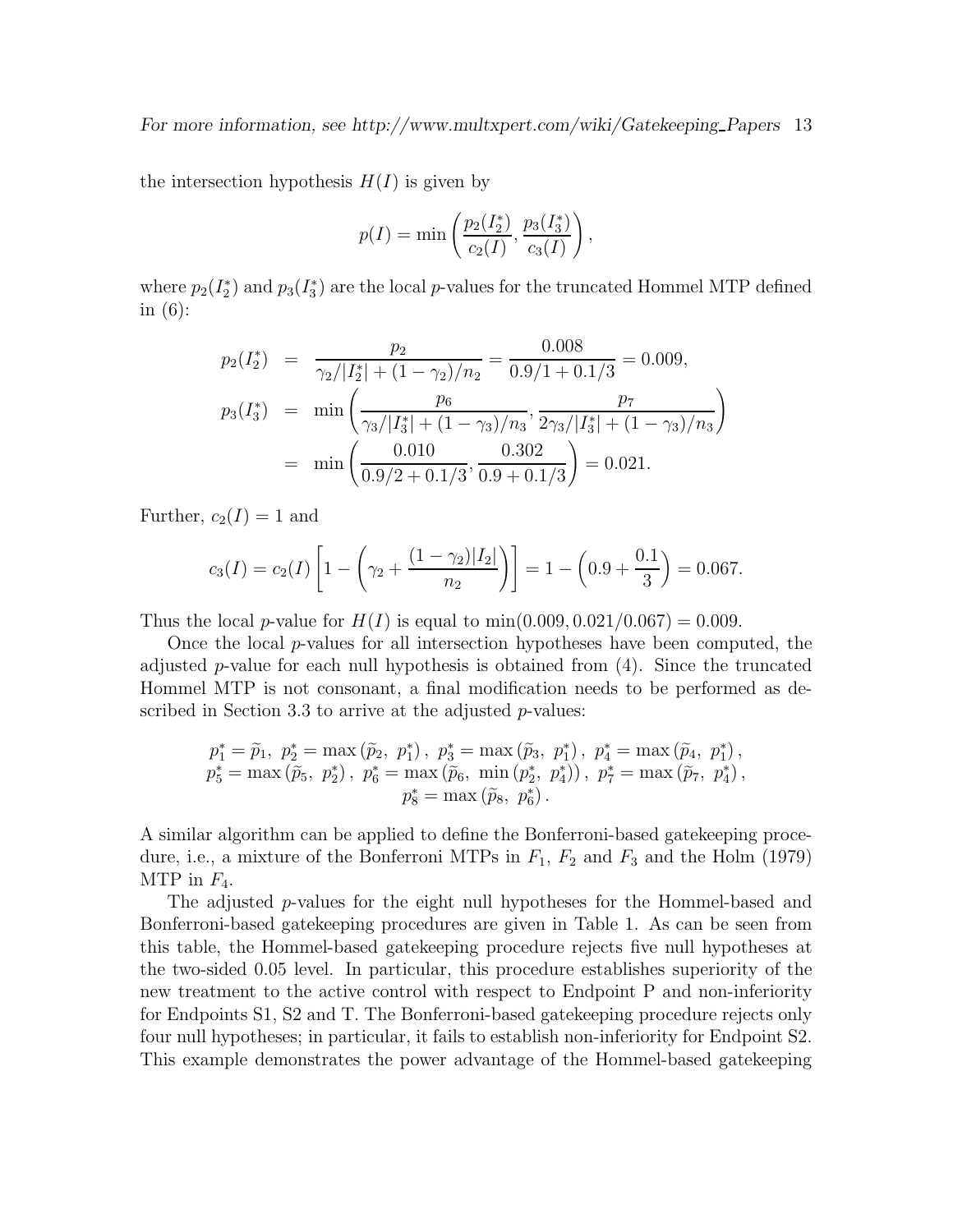procedure compared to the gatekeeping procedure based on the Bonferroni MTP. Note that the Hommel-based gatekeeping procedure is uniformly more powerful than gatekeeping procedures constructed based on MTPs that are less powerful than the Hommel MTP, e.g., Holm and Hochberg.

[Insert Table 1 here]

### 4.2 Schizophrenia trial

Let us return to the schizophrenia trial example introduced in Section 1. This trial was designed to evaluate the safety and efficacy of three doses of a new treatment compared to placebo in regard to three endpoints:

- Primary endpoint (P): Mean change from baseline in the Positive and Negative Syndrome Scale (PANSS) total score at Week 6.
- First key secondary endpoint (S1): Mean change from baseline in the Clinical Global Impression-Severity (CGI-S) score at Week 6.
- Second key secondary endpoint (S2): Mean change from baseline in the PANSS total score at Day 4.

The logical relationships among the resulting nine null hypotheses of no treatment effect are displayed in Figure 1 and explained in Section 3.3.

The truncation fractions  $0 \leq \gamma_i < 1$ ,  $i = 1, 2$ , determine the balance of power in the three families of null hypotheses. Consider for example  $\gamma_1$ . This parameter influences power of the hypothesis tests in  $F_1$  (Endpoint P tests) and  $F_2$  (Endpoint S1 tests). The larger the value of  $\gamma_1$ , the higher the power of the Endpoint P tests and the lower the power of the Endpoint S1 tests. Similar considerations apply to  $\gamma_2$ , which determines the power balance between  $F_2$  (Endpoint S1 tests) and  $F_3$  (Endpoint S2 tests). In order to select optimum values for the truncation fractions, simulations can be performed based on the study design assumptions to maximize a pre-defined power function. In this example, several power functions for various scenarios were investigated. For the sake of simplicity, we only present here the simulation results for two power functions under the effect sizes and correlation assumptions shown in Tables 2 and 3:

- Power function 1: Probability to reject at least two null hypotheses in  $F_1$  and at least one in  $F_2$ .
- Power function 2: Probability to reject at least two null hypotheses in  $F_1$ , at least two in  $F_2$  and at least one in  $F_3$ .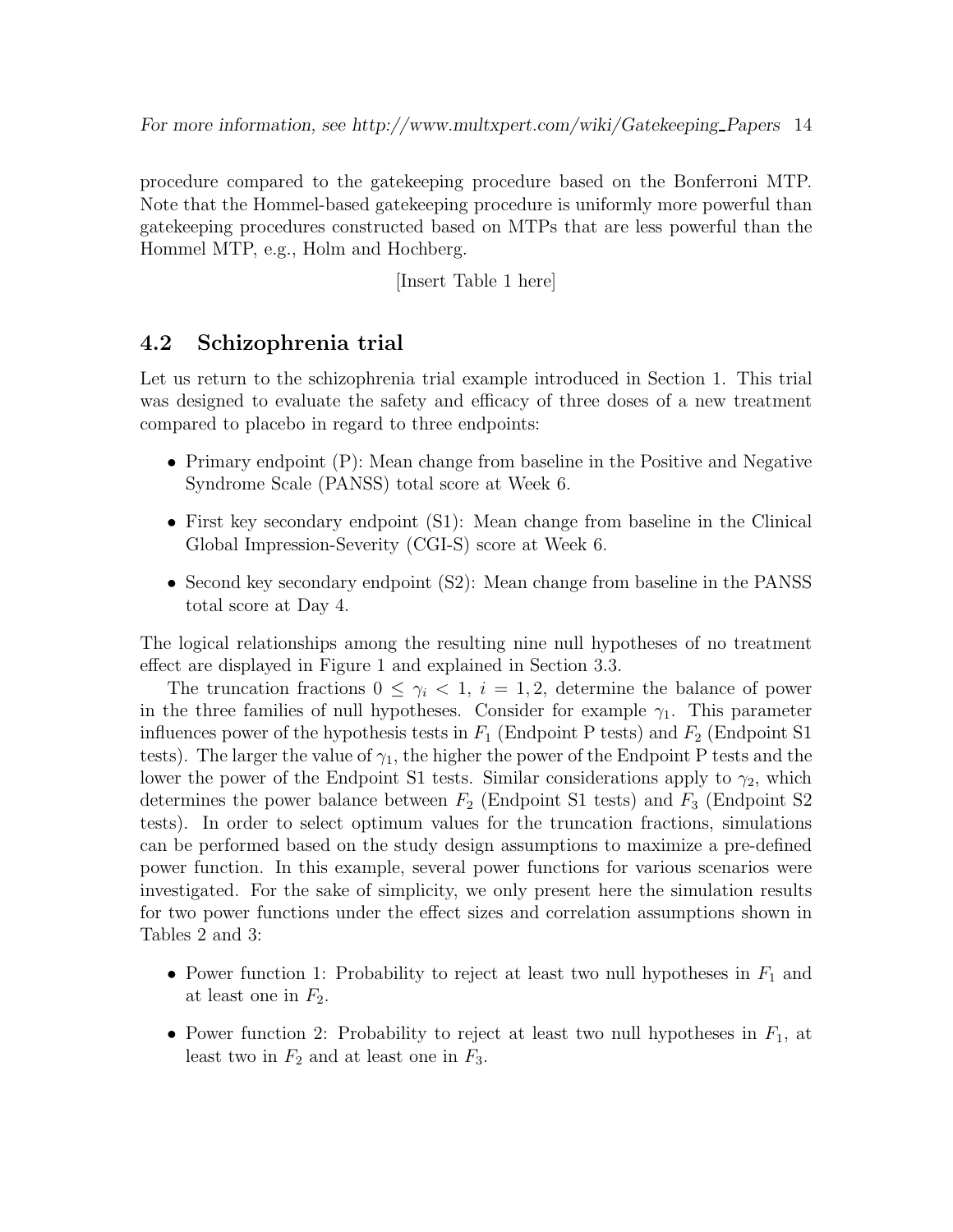#### [Insert Tables 2 and 3 here]

Table 4 presents the power simulation results based on 100,000 simulations for both power functions and for  $\gamma_1, \gamma_2 = 0(0.1)0.9$  assuming a multivariate normal distribution for the test statistics and a sample size of 120 patients per arm. As shown in this table, the first power function is maximized for  $\gamma_1 = 0.5$  and  $\gamma_2 = 0.9$  whereas the second for  $\gamma_1 = 0$  and  $\gamma_2 = 0.2$ . Note that  $\gamma_1 = 0$  implies the use of the Bonferroni MTP in  $F_1$ . In this clinical trial, the first power function was considered to be a better fit to the trial objectives and thus  $\gamma_1 = 0.5$  and  $\gamma_2 = 0.9$  were chosen.

#### [Insert Table 4 here]

Table 5 lists the raw two-sided p-values and adjusted p-values computed using the Hommel-based gatekeeping procedure with the logical restrictions displayed in Figure 1. It follows from Table 5 that the procedure rejects the null hypotheses  $H_2$ and  $H_5$  at the two-sided 0.05 level (Dose M was significantly more effective than placebo for both Endpoints P and S1).

[Insert Table 5 here]

## 5 Conclusions

The Hommel-based gatekeeping procedure introduced in this paper is a closed testing procedure where *p*-values for each intersection hypothesis  $H(I)$  are computed in two steps. First, the intersection hypothesis is decomposed into its sub-intersections,  $H(I_i)$ , where each  $H(I_i)$  consists of the hypotheses that belong to both  $H(I)$  and  $F_i$ . Next a local p-value,  $p(I_i)$ , is computed for each  $H(I_i)$  using the truncated Hommel MTP (except for  $H(I_m)$  which uses the regular Hommel MTP). In the second step, an overall p-value for the intersection hypothesis is computed using the Bonferroni mixing function which serves as a bridge between the different families to define a global closed testing procedure. Logical relations between the hypotheses are taken into account through the tree-gatekeeping approach which enables us to identify nontestable hypotheses in each  $H(I_i)$  which are then eliminated from that intersection hypothesis before computing its local p-value.

The separability condition defined in Section 2.1 ensures that some part of  $\alpha$ , if any remaining, can always be carried over to the next family. Since the Hommel MTP is not separable, we use the truncated Hommel MTP which is separable. The truncation fraction defined in this manner plays an important role in the algorithm. Locally within a family, a high value of the truncation fraction provides the best power. However, it reduces the power in all subsequent families. In order to choose optimum values for the truncation fractions, simulations based on the trial assumptions should be performed at the planning stage.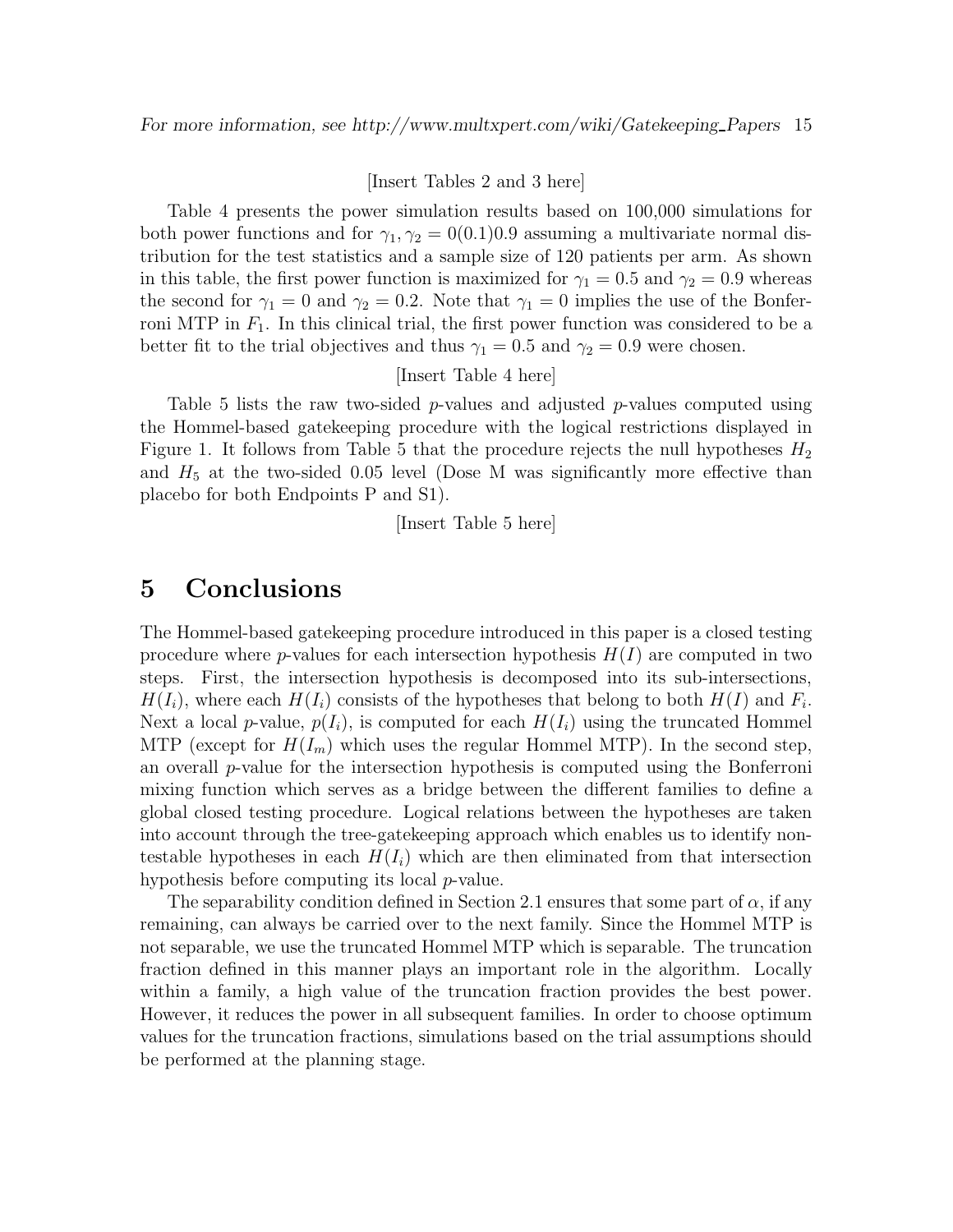Serial and parallel logical restrictions can be implemented in the Hommel-based gatekeeping procedure. This enables clinical trial sponsors to set up complex hierarchical structures among clinical endpoints or clinical objectives in general. Further, well-defined logical restrictions can enhance the power of the procedure.

In this paper an efficient multiplicity adjustment procedure is defined for clinical trials with hierarchical objectives which controls the global FWER in the strong sense under the same conditions as required by the Hommel MTP. This method, termed the Hommel-based gatekeeping procedure, yields more power compared to gatekeeping procedures derived from other p-value based MTPs proposed in the literature, e.g., the Bonferroni, Holm and Hochberg.

SAS code for implementing the Hommel-based gatekeeping procedure can be downloaded from www.multxpert.com.

Acknowledgment. The authors are grateful to Prof. Sanat Sarkar for providing a shorter proof of Proposition 2.

## References

- [1] Bauer, P., R¨ohmel, J., Maurer, W., Hothorn, L. (1998). Testing strategies in multi-dose experiments including active control. Statistics in Medicine. 17, 2133– 2146.
- [2] Dmitrienko, A., Offen, W.W., Westfall, P.H. (2003). Gatekeeping strategies for clinical trials that do not require all primary effects to be significant. Statistics in Medicine. 22, 2387–2400.
- [3] Dmitrienko, A., Tamhane, A.C., (2009). Gatekeeping procedures in clinical trials. Multiple Testing Problems in Pharmaceutical Statistics. Dmitrienko, A., Tamhane, A.C., Bretz, F. (editors). Chapman and Hall/CRC Press, New York.
- [4] Dmitrienko, A., Tamhane, A.C. (2010a). Mixtures of multiple testing procedures for gatekeeping applications in clinical trials. Statistics in Medicine. To appear.
- [5] Dmitrienko, A., Tamhane, A.C. (2010b). Theory of mixture gatekeeping procedures for clinical trials. In preparation.
- [6] Dmitrienko, A., Tamhane, A., Liu, L. (2008). Mixtures of multiple testing procedures with gatekeeping applications. Northwestern University. Department of Industrial Engineering and Management Sciences. Working Paper 08-04. Available at http://www.iems.northwestern.edu/research/papers.html.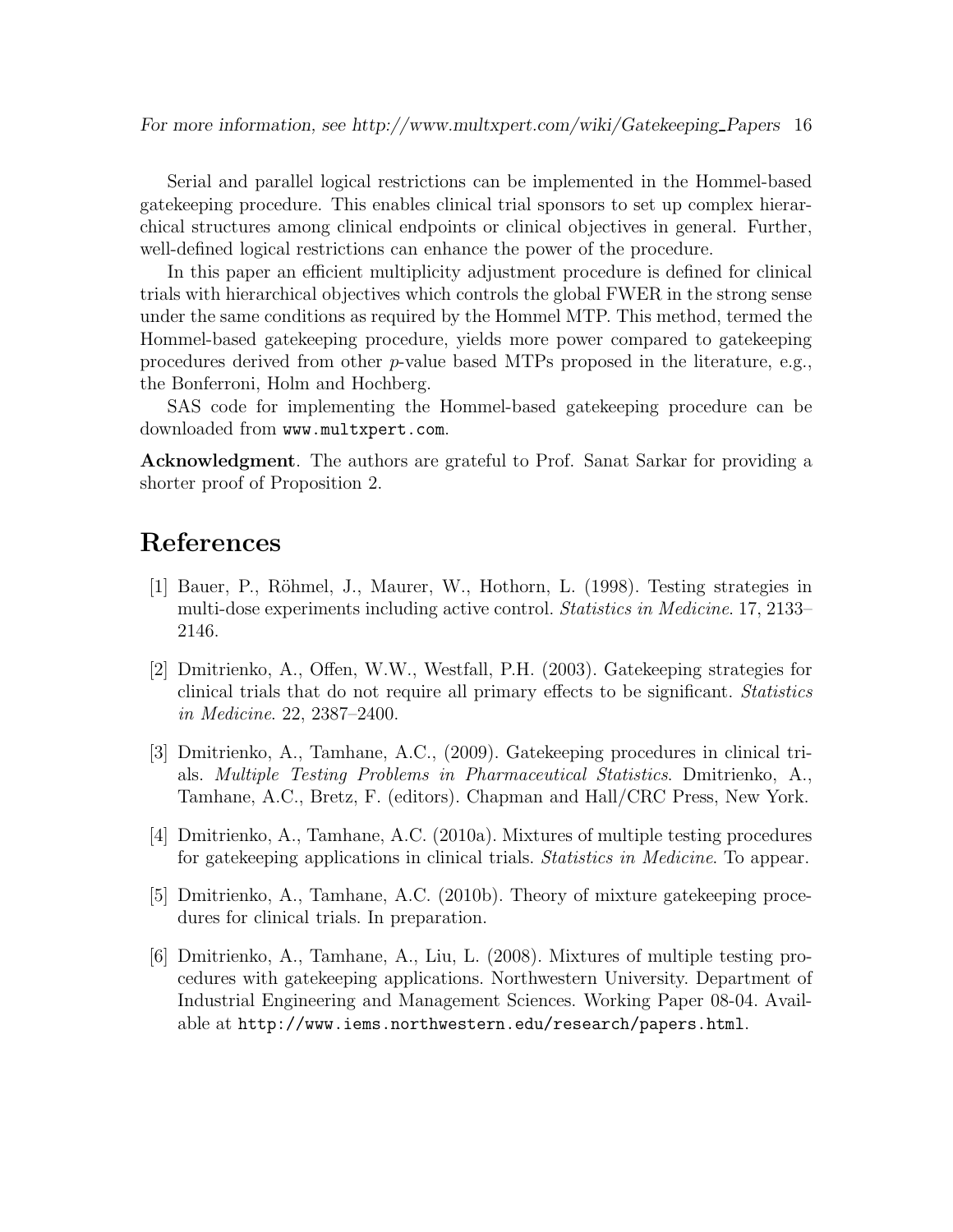For more information, see http://www.multxpert.com/wiki/Gatekeeping Papers 17

- [7] Dmitrienko, A., Tamhane, A.C., Liu, L., Wiens, B.L. (2008). A note on tree gatekeeping procedures in clinical trials. Statistics in Medicine. 27, 3446–3451.
- [8] Dmitrienko, A., Tamhane, A.C., Wiens, B.L. (2008). General multistage gatekeeping procedures. Biometrical Journal. 50, 667–677.
- [9] Dmitrienko, A., Wiens, B.L., Tamhane, A.C., Wang X. (2007). Tree-structured gatekeeping tests in clinical trials with hierarchically ordered multiple objectives. Statistics in Medicine. 26, 2465-2478.
- [10] Gabriel, K.R. (1969). Simultaneous test procedures—Some theory of multiple comparisons. Annals of Mathematical Statistics. 40, 224–250.
- [11] Hochberg, Y. (1988). A sharper Bonferroni procedure for multiple tests of significance. Biometrika. 75, 800–802.
- [12] Holm, S. (1979). A simple sequentially rejective multiple test procedure. Multiple Scandanavian Journal of Statistics. 6, 65–70.
- [13] Hochberg, Y., Tamhane, A.C. (1987). Multiple Comparison Procedures. Wiley, New York.
- [14] Hommel, G. (1988). A stagewise rejective multiple test procedure based on a modified Bonferroni test. Biometrika. 75, 383–386.
- [15] Karlin, S. (1968). Total Positivity. Stanford University Press, Stanford.
- [16] Marcus, R. Peritz, E., Gabriel, K.R. (1976). On closed testing procedures with special reference to ordered analysis of variance. Biometrika. 63, 655–660.
- [17] Maurer, W., Hothorn, L. A., Lehmacher, W. (1995). Multiple comparisons in drug clinical trials and preclinical assays: a priori ordered hypotheses. Biometrie in der Chemisch-in-Pharmazeutischen Industrie. 6. Vollman, J. (editor). Fischer-Verlag, Stuttgart, 3–18.
- [18] Sarkar, S. (2010). Personal communication.
- [19] Sarkar, S., Chang, C.K. (1997). Simes' method for multiple hypothesis testing with positively dependent test statistics. Journal of the American Statistical Association. 92, 1601–1608.
- [20] Sarkar, S.K. (1998). Some probability inequalities for censored MTP2 random variables: A proof of the Simes conjecture. The Annals of Statistics. 26, 494–504.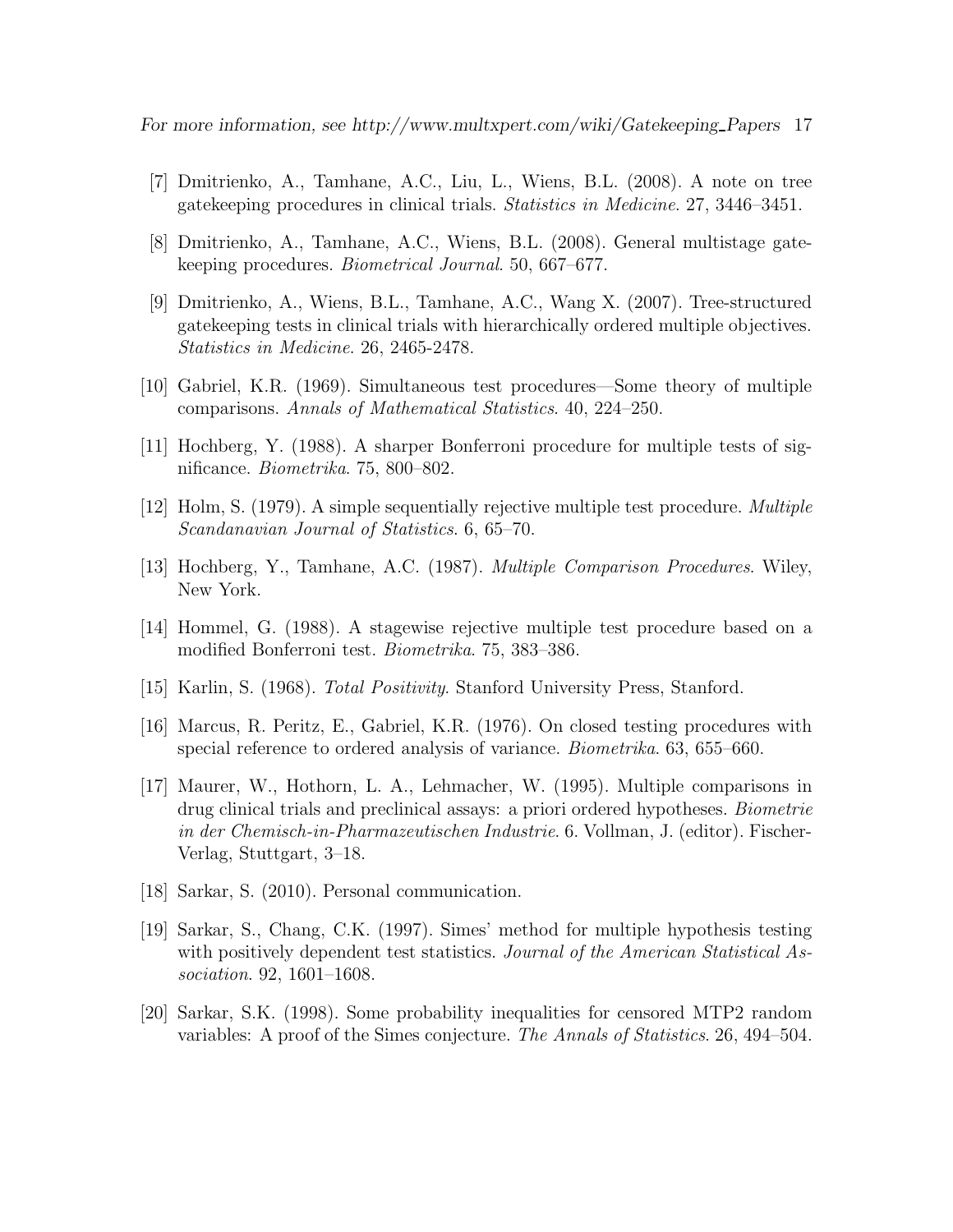For more information, see http://www.multxpert.com/wiki/Gatekeeping Papers 18

- [21] Simes, R.J. (1986). An improved Bonferroni procedure for multiple tests of significance. Biometrika. 63, 655–660.
- [22] Westfall, P. H., Krishen, A. (2001). Optimally weighted, fixed sequence, and gatekeeping multiple testing procedures. Journal of Statistical Planning and Inference. 99, 25–40.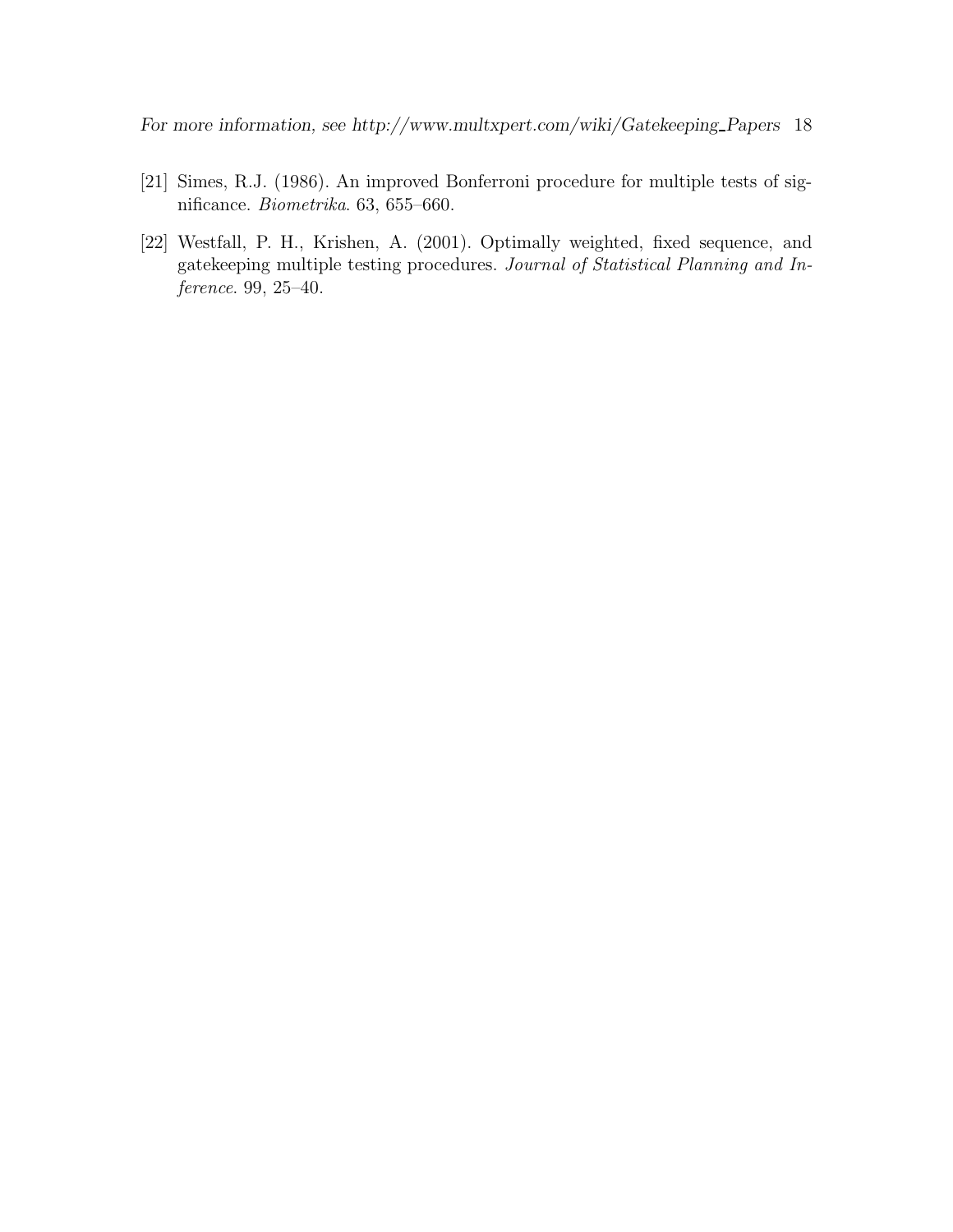## Appendix

#### Separability of the truncated Hommel MTP

Proposition 1 The regular Hommel MTP is not separable, but the truncated Hommel MTP is separable for any  $0 \leq \gamma < 1$  if the test statistics are positive dependent.

**Proof.** Consider  $n \geq 2$  hypotheses,  $H_1, \ldots, H_n$ . To see that the regular Hommel MTP is not separable, consider the configuration  $I = \{n\}$ , i.e., only  $H_n$  is true, and  $H_1, \ldots, H_{n-1}$  are infinitely false so that  $p_1, \ldots, p_{n-1} \to 0$  and  $p_n = p_{(n)}$ . Therefore the probability that  $H_n$  is rejected, i.e.,  $e(I|\alpha)$  with  $I = \{n\}$ , equals  $\alpha$ . Thus  $e(I|\alpha) = \alpha$ even though  $I$  is a proper subset of  $N$ , so the separability condition is violated.

To show the separability of the truncated Hommel MTP, suppose that  $X_1, \ldots, X_n$ are continuous random variables with common c.d.f.  $F(x)$ . Let  $X_{(1)} < \ldots < X_{(n)}$ denote their ordered values. Further let  $U_{(1)} < \ldots < U_{(n)}$  denote the ordered values of the random variables  $U_i = 1 - F(X_i)$ ,  $i = 1, ..., n$ . Since the  $U_i$ 's are uniform  $[0, 1]$ random variables, from Simes (1986), Sarkar and Chang (1997) and Sarkar (1998) it follows that for any  $0 \leq y \leq 1$ ,

$$
P\left(\bigcup_{i=1}^n \left\{U_{(i)} \le \frac{iy}{n}\right\}\right) \le y
$$

with an equality if the random variables  $X_1, \ldots, X_n$  are independent and an inequality if they are positively dependent.

Let  $F = \{H_1, \ldots, H_n\}$  and  $N = \{1, \ldots, n\}$ . Select any nonempty  $I \subset N$  and let  $H(I) = \bigcap_{i \in I} H_i$ . Further, let  $|I| = k$ . Using the simplified notation in which the indexes in I are numbered sequentially  $1, \ldots, k$ , let  $p_{(1)} < \ldots < p_{(k)}$  denote the ordered raw *p*-values associated with  $H_i$ ,  $i \in I$ . By the closure principle, an upper bound on the error rate function of the truncated Hommel MTP is given by

$$
e(I|\alpha,\gamma) = P_{H(I)}\left(\bigcup_{i=1}^k \left\{p_{(i)} \leq \left(\frac{i\gamma}{k} + \frac{1-\gamma}{n}\right)\alpha\right\}\right).
$$

Since  $i \geq 1$ , we have

$$
\frac{i\gamma}{k} + \frac{1-\gamma}{n} \le \frac{i}{k} \left(\gamma + (1-\gamma)\frac{k}{n}\right)
$$

and thus

$$
e(I|\alpha,\gamma) \le P_{H(I)}\left(\bigcup_{i=1}^k \left\{p_{(i)} \le \frac{i(\gamma + (1-\gamma)k/n)\alpha}{k}\right\}\right).
$$

Since the test statistics are assumed to be positive dependent, the Simes inequality can be applied with  $U_{(i)} = p_{(i)}$ ,  $i = 1, \ldots, k$ , and thus the right-hand side of this inequality is no greater than  $(\gamma + (1 - \gamma)k/n)\alpha$ . Since  $k < n$  and  $0 \leq \gamma < 1$ , it follows that  $e(I|\alpha, \gamma) < \alpha$ , which implies that the truncated Hommel MTP is separable.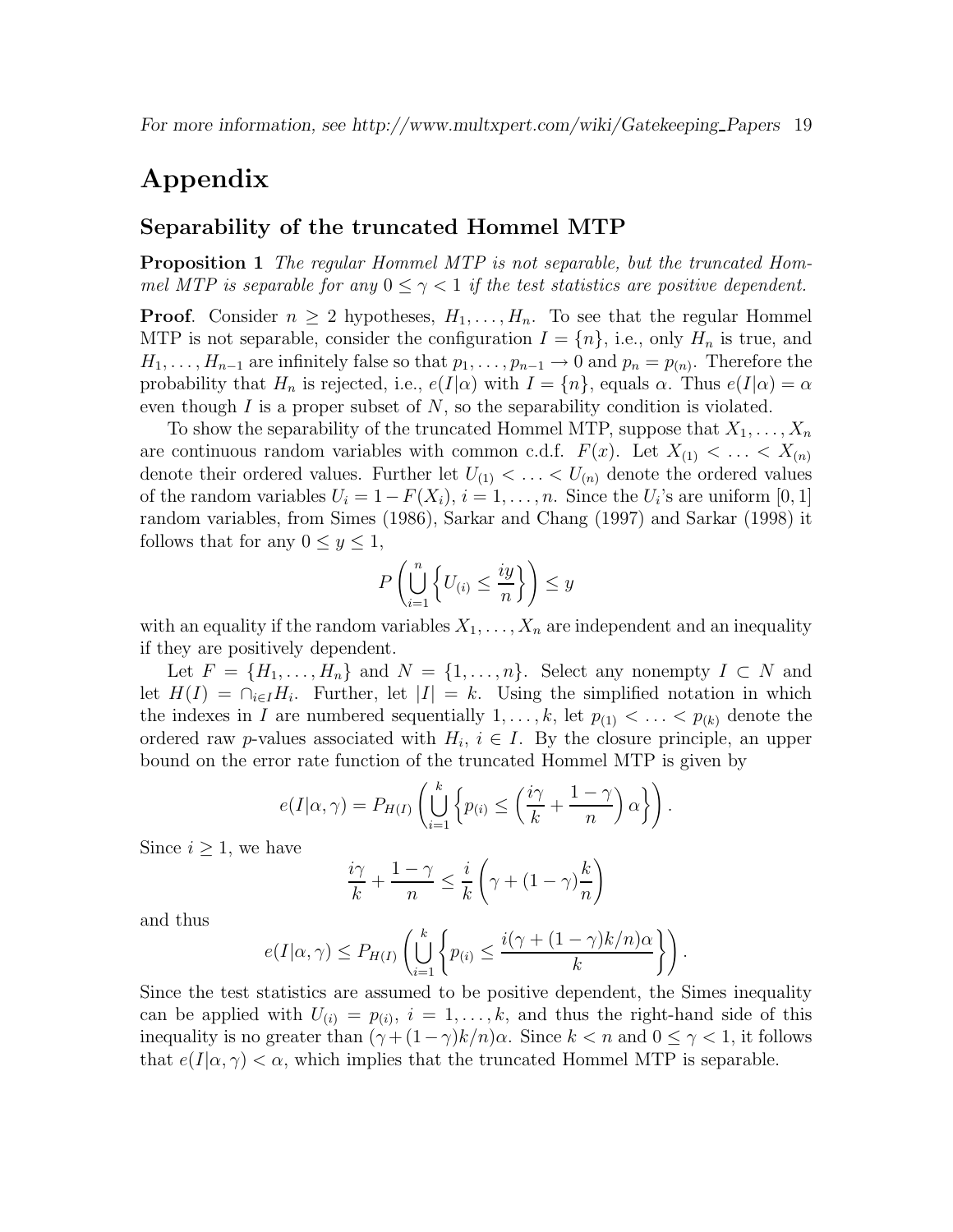## Generalized Simes Identity and Exact Error Rate Function of the Truncated Hommel Procedure

**Proposition 2** Let  $U_1, \ldots, U_n$  be i.i.d. uniform  $[0, 1]$  random variables  $(r.v.'s)$  and  $U_{(1)} < \ldots < U_{(n)}$  be their ordered values. Further let  $\alpha, \beta > 0$  be fixed constants such that  $\alpha + \beta < 1$ . Then

$$
P\left(U_{(i)} > \frac{i\alpha}{n} + \beta, \ i = 1, ..., n\right) = (1 - \beta)^{n-1}[1 - (\alpha + \beta)].\tag{9}
$$

For  $\beta = 0$ , this reduces to the Simes (1986) identity.

Proof: Our original proof used the induction method of Simes (1986). The following proof is due to Sarkar (2010). Note that an alternative way of writing the Simes identity is as follows: Let  $X_{(1)} < \cdots < X_{(n)}$  be order statistics from a continuous c.d.f.  $F(x)$ . Then

$$
P(X_{(i)} > c_i, i = 1, ..., n) = 1 - \alpha,
$$
\n(10)

where  $F(c_i) = i\alpha/n$ . Now for  $X_{(i)}$  we will substitute  $U_{(i)}$  conditioned on  $U_{(1)} > \beta$ . In that case, the  $U_{(i)}$ 's are order statistics from a uniform distribution on [ $\beta$ , 1] with c.d.f.  $F(u) = (u - \beta)/(1 - \beta)$ . Thus

$$
F(i\alpha/n + \beta) = \frac{i\alpha}{n(1 - \beta)}.
$$
\n(11)

Also  $P(U_{(1)} > \beta) = (1 - \beta)^n$ . Thus we can write

$$
P\left(U_{(i)} > \frac{i\alpha}{n} + \beta, i = 1, ..., n\right)
$$
  
=  $(1 - \beta)^n P\left(U_{(i)} > \frac{i\alpha}{n} + \beta, i = 1, ..., n | U_{(1)} > \beta\right)$   
=  $(1 - \beta)^n \left(1 - \frac{\alpha}{1 - \beta}\right)$  (using (10) and (11))  
=  $(1 - \beta)^n [1 - (\alpha + \beta)],$ 

which is the desired result.

Under the intersection hypothesis  $H(I) = \bigcap_{i=1}^{k} H_i$  where  $k = |I|$ , the exact error rate function of the truncated Hommel procedure equals

$$
e(I|\gamma) = 1 - P_{h(I)}\left(\bigcap_{i=1}^k \left\{p_{(i)} > \left[\frac{i\gamma}{k} + \frac{1-\gamma}{n}\right]\right\}\right).
$$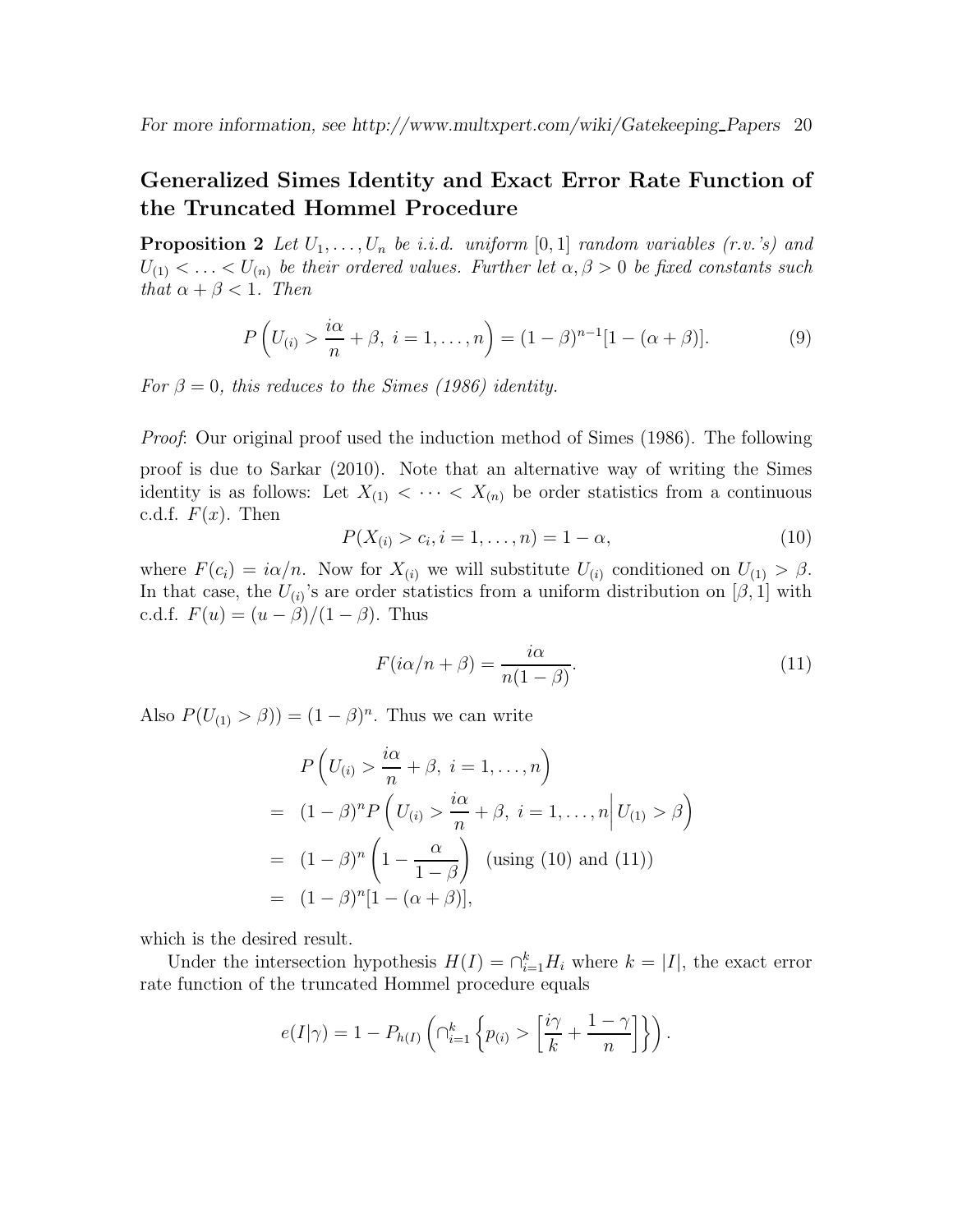Substitute  $n = k = |I|$ ,  $\alpha = \gamma \alpha$  and  $\beta = (1 - \gamma) \alpha / n$  in (9) which gives the following exact expression for the error rate function of the truncated Hommel MTP:

$$
e(I|\alpha,\gamma) = 1 - \left[1 - \frac{(1-\gamma)\alpha}{n}\right]^{|I|-1} \left[1 - \left(\gamma\alpha + \frac{(1-\gamma)\alpha}{n}\right)\right] \text{ if } |I| > 0
$$

and  $e(I|\alpha, \gamma) = 0$  if  $|I| = 0$ .

We did not use this exact expression because of the following reasons.

- This expression assumes independence whereas  $(7)$  is general.
- This expression is not proportional to  $\alpha$ ; as a result, the corresponding  $f(I|\alpha, \gamma) =$  $e(I|\alpha,\gamma)/\alpha$  depends on  $\alpha$ . As can be seen from (2), this makes the mixing function  $\phi(I)$  depend on  $\alpha$  and so the local p-value to test  $H(I)$  cannot be found by simply equating it to  $\phi(I)$  and must be obtained numerically by solving the inequality (1).
- We compared powers using this exact expression and the upper bound (7) and found the power gains using the former to be quite marginal.

#### Step-up algorithm for the truncated Hommel MTP

Consider null hypotheses  $H_1, \ldots, H_n$  and their associated ordered raw p-values  $p_{(1)}$  <  $\ldots$   $\langle p_{(n)} \rangle$ . The truncated Hommel procedure can be applied using the following algorithm for  $0 < \gamma \leq 1$ . For  $\gamma = 0$ , the usual Bonferroni procedure is used.

• Step 1. Accept  $H_{(n)}$  and go to the next step if

$$
p_{(n)} > \left(\gamma + \frac{1-\gamma}{n}\right)\alpha.
$$

Otherwise reject all hypotheses and stop.

• Steps  $k = 2, \ldots, n - 1$ . Accept  $H_{(n-k+1)}$  and go to the next step if

$$
p_{(n-k+i)} > \left(\frac{i\gamma}{k} + \frac{1-\gamma}{n}\right)\alpha
$$
 for  $i = 1, ..., k$ .

Otherwise stop and reject all remaining hypotheses  $H_{(i)}$ ,  $i = 1, ..., n - k + 1$ , statisfying

$$
p_{(i)} \le \left(\frac{\gamma}{k-1} + \frac{1-\gamma}{n}\right)\alpha.
$$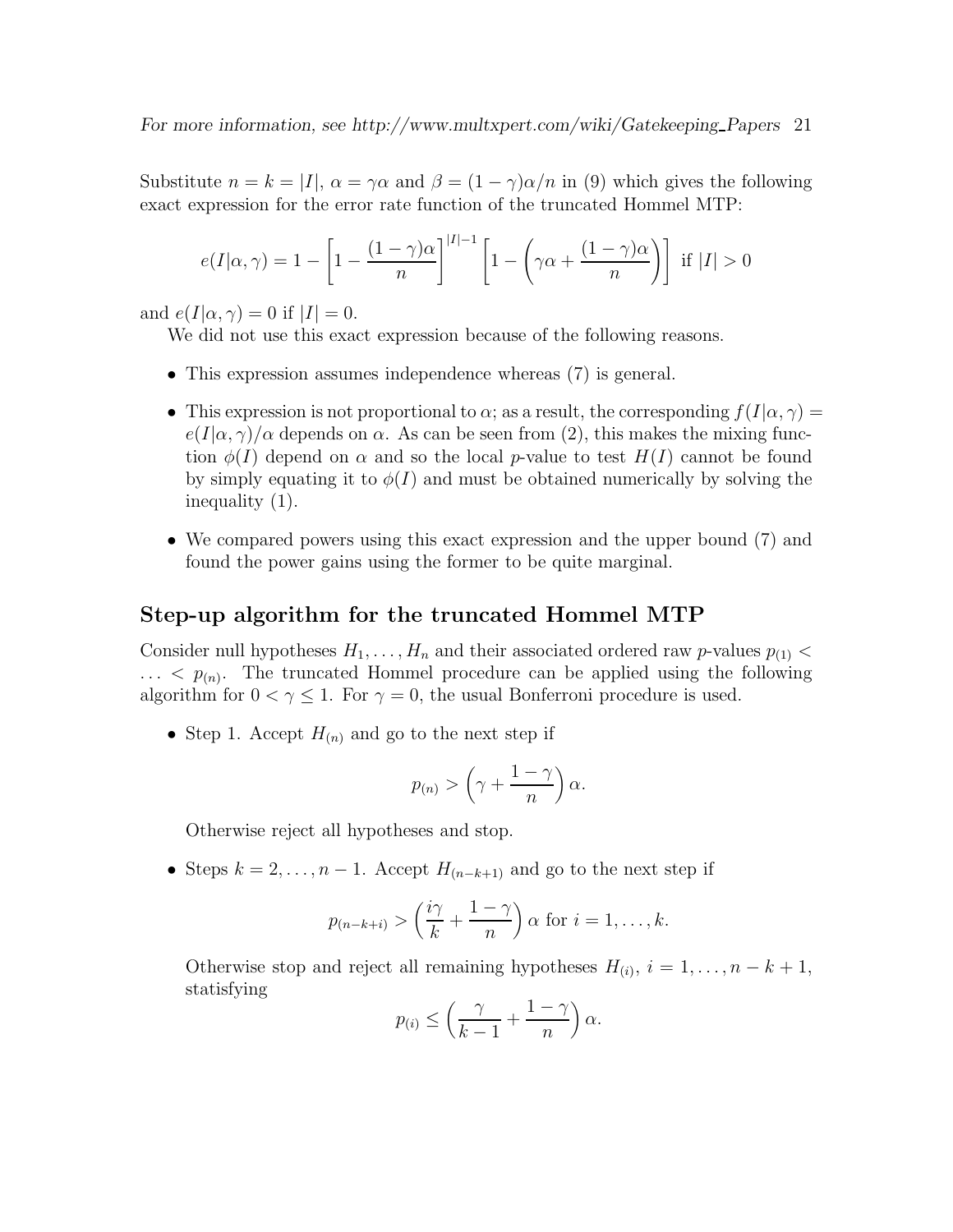For more information, see http://www.multxpert.com/wiki/Gatekeeping\_Papers 22  $\,$ 

• Step *n*. Accept  $H_{(1)}$  if

$$
p(i) > \left(\frac{i\gamma}{n} + \frac{1-\gamma}{n}\right)\alpha
$$
 for  $i = 1, ..., n$ ;

otherwise reject it if

$$
p_{(1)} \le \left(\frac{\gamma}{n-1} + \frac{1-\gamma}{n}\right)\alpha.
$$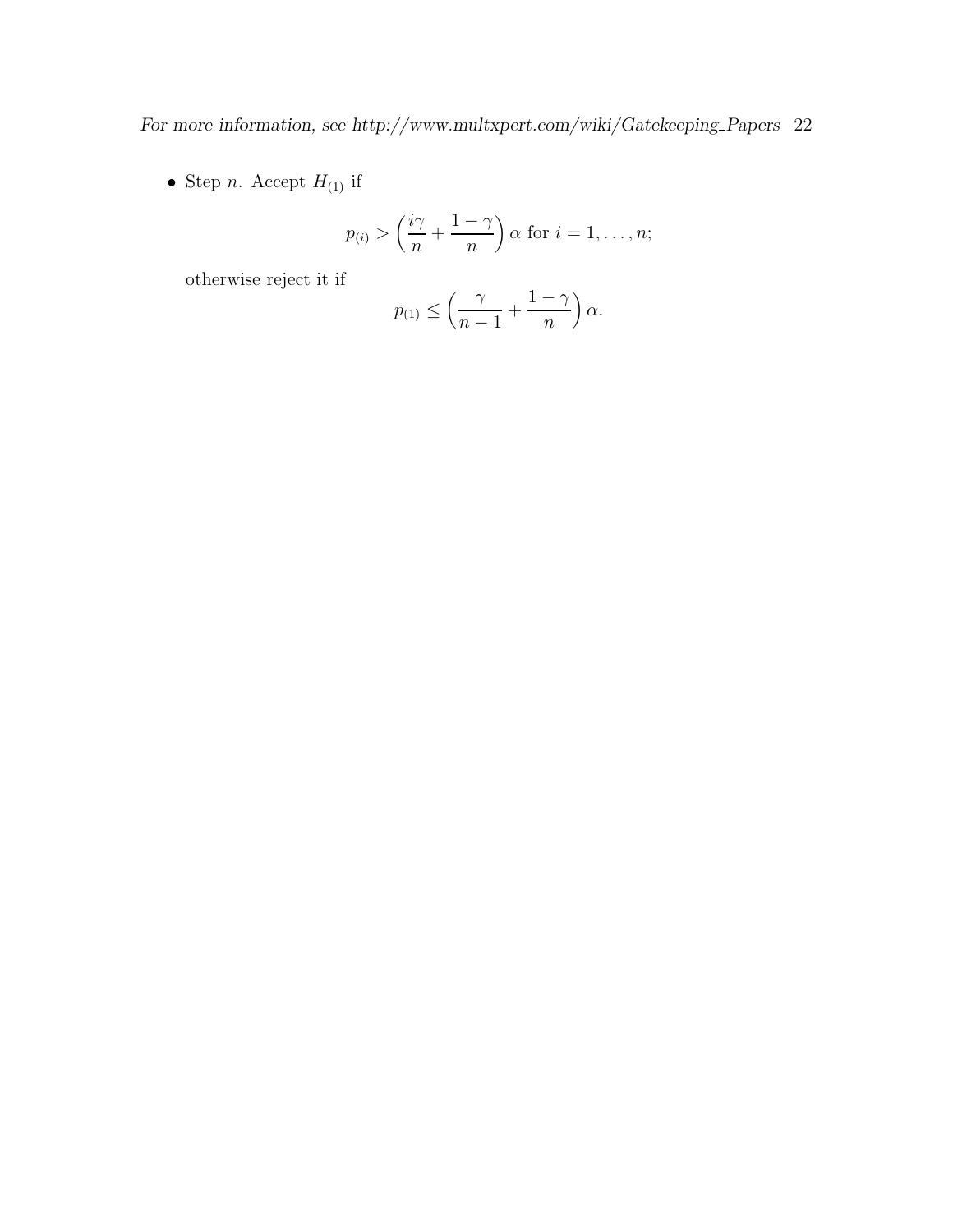

Figure 1. Example of a clinical trial with three doses and three endpoints.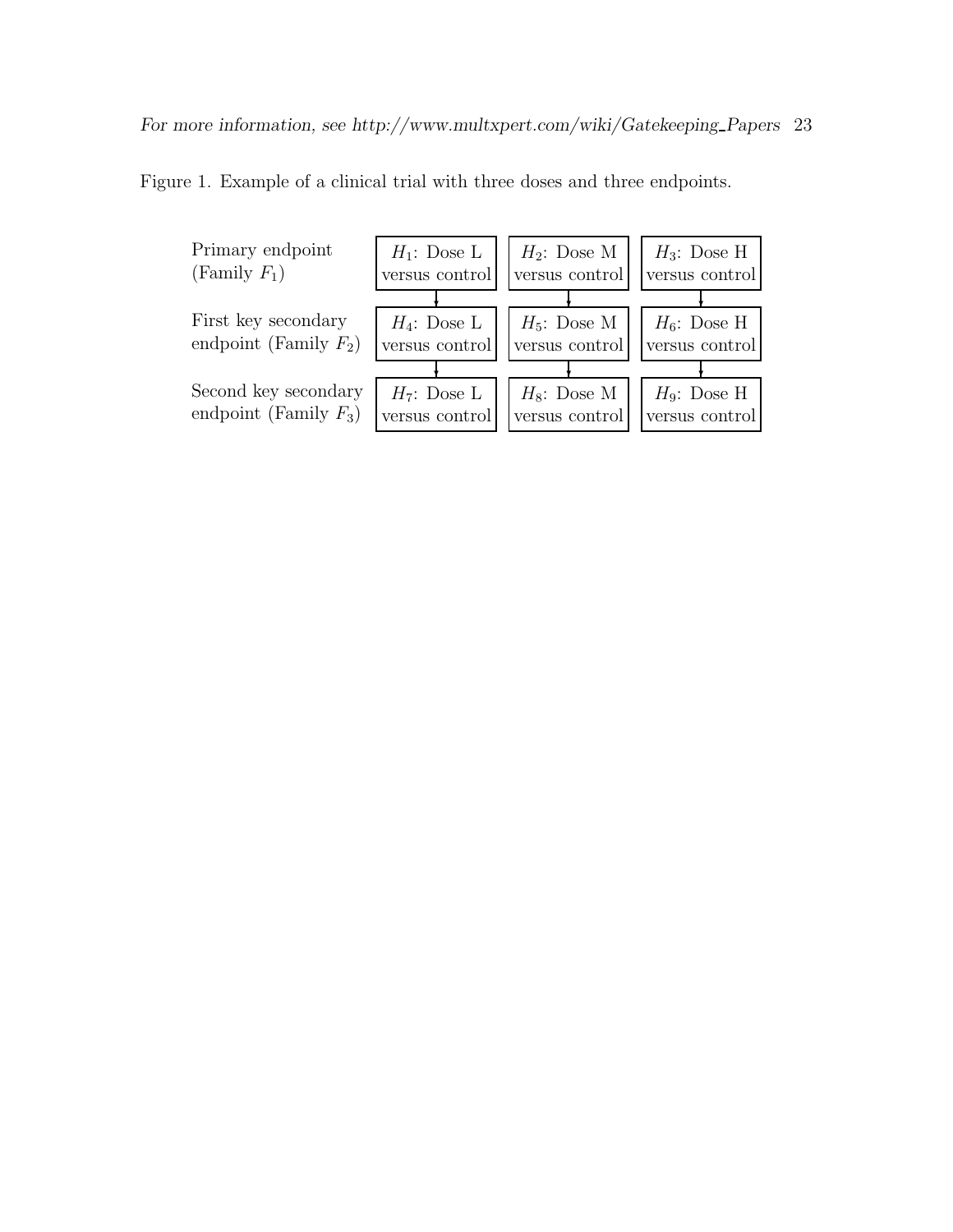

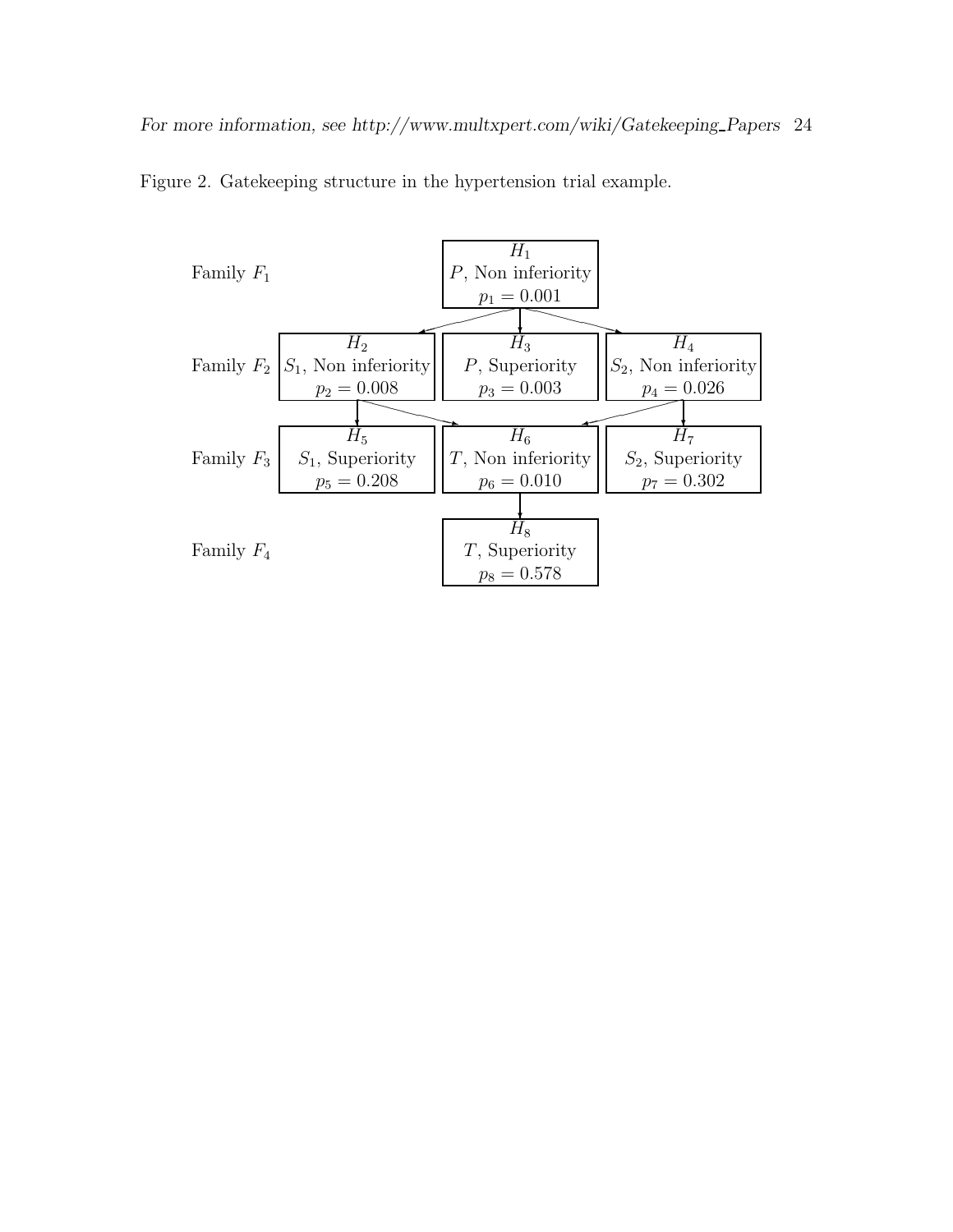| Family | Null       | Raw        |                           | Adjusted <i>p</i> -value |
|--------|------------|------------|---------------------------|--------------------------|
|        | hypothesis | $p$ -value | Hommel-based <sup>†</sup> | Bonferroni-based         |
| $F_1$  | $H_1$      | 0.001      | $0.001*$                  | $0.001*$                 |
| $F_2$  | $H_2$      | 0.008      | $0.017*$                  | $0.024*$                 |
|        | $H_3$      | 0.003      | $0.009*$                  | $0.009*$                 |
|        | $H_4$      | 0.026      | $0.028*$                  | 0.078                    |
| $F_3$  | $H_5$      | 0.208      | 0.324                     | 0.624                    |
|        | $H_6$      | 0.010      | $0.030*$                  | $0.045*$                 |
|        | $H_7$      | 0.302      | 0.324                     | 0.906                    |
| $F_4\$ | $H_8$      | 0.578      | 0.578                     | 0.867                    |

Table 1. Adjusted p-values in the hypertension trial example using the Hommel-based and Bonferroni-based gatekeeping procedures

<sup>∗</sup>The asterisk identifies the adjusted p-values that are significant at the 0.05 level. †The Hommel-based gatekeeping procedure uses  $\gamma_2 = \gamma_3 = 0.9$ .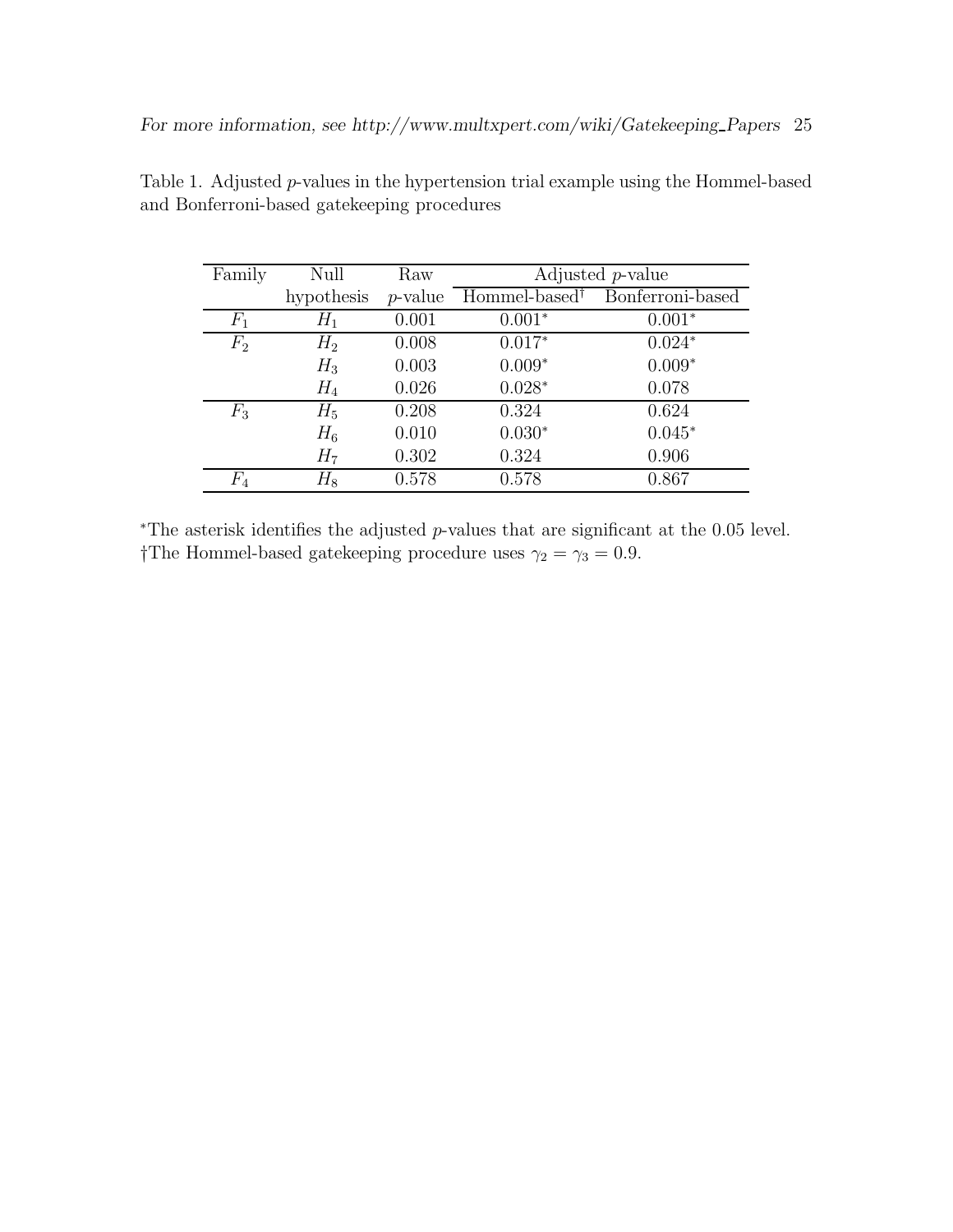| Endpoint                  | Low dose       | Medium dose                   | High dose |
|---------------------------|----------------|-------------------------------|-----------|
|                           | versus placebo | versus placebo versus placebo |           |
|                           | 0.3            | (1.4)                         | 0.7       |
| S1                        | $0.2^{\circ}$  | 0.3                           | 0.5       |
| $\mathsf{S}^{\mathsf{O}}$ |                |                               | 0.3       |

Table 2. Effect sizes (standardized mean difference) in the schizophrenia trial example.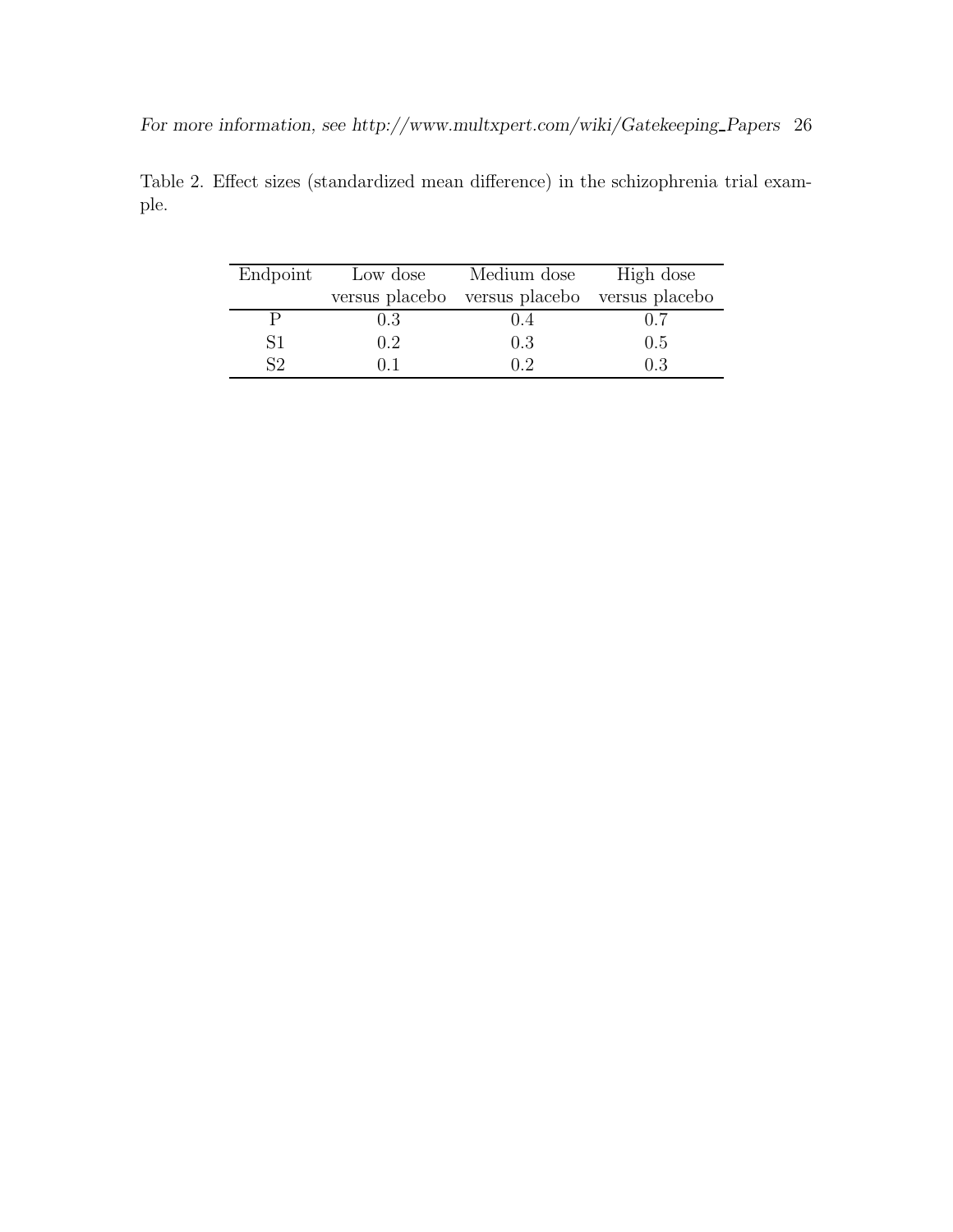Table 3. Correlation coefficients  $\rho$  between test statistics for the same dose in the schizophrenia trial example. (Correlation coefficients between test statistics for different doses were set to  $\rho/2$ .)

| Endpoint       | Р     | S1  | S2  |
|----------------|-------|-----|-----|
|                |       | 0.8 | 04  |
| S1             | 0.8   |     | 0.3 |
| S <sub>2</sub> | (1.4) | 0.3 |     |
|                |       |     |     |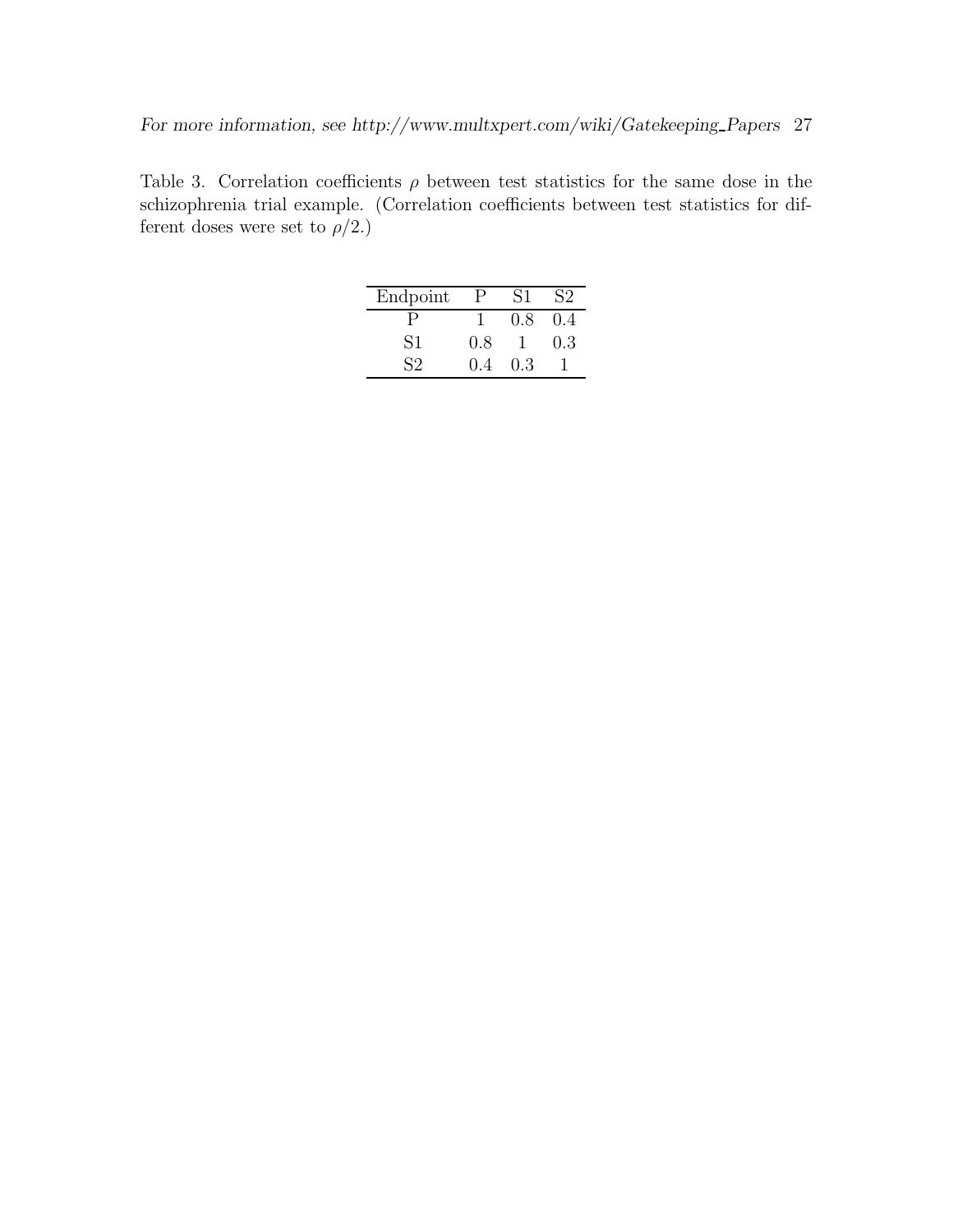Table 4. Simulated powers  $(\%)$  of the Hommel-based gatekeeping procedure for two power functions in the schizophrenia trial example as functions of the truncation fractions  $\gamma_1$  and  $\gamma_2$ . (The highest power entry for each power function is shown in a box.)

| Power function $1^{\dagger}$ |      |      |                  |                  |                               |            |          |      |      |          |
|------------------------------|------|------|------------------|------------------|-------------------------------|------------|----------|------|------|----------|
|                              |      |      |                  |                  |                               | $\gamma_2$ |          |      |      |          |
| $\gamma_1$                   | 0.0  | 0.1  | $\overline{0.2}$ | $\overline{0.3}$ | 0.4                           | 0.5        | 0.6      | 0.7  | 0.8  | 0.9      |
| 0.0                          | 77.4 | 77.5 | 77.7             | 77.8             | 77.9                          | 78.0       | 78.1     | 78.2 | 78.3 | 78.4     |
| 0.1                          | 77.6 | 77.7 | 77.9             | 78.0             | 78.1                          | 78.3       | 78.4     | 78.5 | 78.6 | 78.7     |
| $0.2\,$                      | 77.8 | 78.0 | 78.1             | 78.2             | 78.4                          | 78.5       | 78.6     | 78.7 | 78.9 | 79.0     |
| 0.3                          | 78.0 | 78.1 | 78.3             | 78.4             | 78.5                          | 78.7       | 78.8     | 78.9 | 79.0 | 79.2     |
| 0.4                          | 78.1 | 78.3 | 78.4             | 78.5             | 78.7                          | 78.8       | 78.9     | 79.1 | 79.2 | 79.3     |
| 0.5                          | 78.2 | 78.3 | 78.5             | 78.6             | 78.7                          | 78.9       | 79.0     | 79.1 | 79.2 | $79.4\,$ |
| 0.6                          | 78.1 | 78.3 | 78.4             | 78.5             | 78.7                          | 78.8       | 79.0     | 79.1 | 79.2 | 79.3     |
| 0.7                          | 77.8 | 77.9 | 78.1             | 78.3             | 78.4                          | 78.5       | 78.7     | 78.8 | 78.9 | 79.0     |
| 0.8                          | 77.1 | 77.3 | 77.4             | 77.6             | 77.7                          | 77.8       | 78.0     | 78.1 | 78.2 | 78.4     |
| 0.9                          | 75.6 | 75.7 | 75.8             | 76.0             | 76.1                          | 76.3       | 76.4     | 76.6 | 76.7 | 76.8     |
|                              |      |      |                  |                  | Power function $2^{\ddagger}$ |            |          |      |      |          |
|                              |      |      |                  |                  |                               | $\gamma_2$ |          |      |      |          |
| $\gamma_1$                   | 0.0  | 0.1  | $0.2\,$          | $0.3\,$          | 0.4                           | $0.5\,$    | 0.6      | 0.7  | 0.8  | $0.9\,$  |
| 0.0                          | 27.3 | 27.6 | 27.7             | 27.6             | 27.5                          | 27.0       | 26.3     | 25.5 | 24.3 | 22.3     |
| 0.1                          | 27.0 | 27.2 | 27.4             | 27.4             | 27.1                          | 26.8       | 26.3     | 25.4 | 24.3 | 22.4     |
| 0.2                          | 26.8 | 27.0 | 27.1             | 27.0             | 26.9                          | 26.6       | 26.0     | 25.3 | 24.3 | 22.5     |
| $0.3\,$                      | 26.5 | 26.7 | 26.8             | 26.7             | 26.5                          | 26.3       | $25.8\,$ | 25.1 | 24.1 | 22.5     |
| 0.4                          | 26.3 | 26.4 | $26.5\,$         | 26.4             | 26.2                          | 25.9       | $25.5\,$ | 24.8 | 23.9 | 22.4     |
| 0.5                          | 26.0 | 26.1 | 26.1             | 26.0             | 25.9                          | 25.6       | 25.2     | 24.6 | 23.7 | 22.3     |
| 0.6                          | 25.8 | 25.8 | 25.8             | 25.7             | $25.6\,$                      | 25.3       | 24.9     | 24.3 | 23.5 | 22.2     |
| 0.7                          | 25.5 | 25.5 | 25.5             | 25.4             | 25.2                          | 25.0       | 24.6     | 24.1 | 23.4 | 22.1     |
| 0.8                          | 25.3 | 25.3 | 25.2             | 25.1             | 24.9                          | 24.7       | 24.3     | 23.8 | 23.1 | 21.9     |
| 0.9                          | 25.0 | 25.0 | 25.0             | 24.8             | 24.6                          | $24.4\,$   | 24.1     | 23.6 | 23.0 | 21.9     |

<sup>†</sup>Power function 1: Reject at least two hypotheses in  $F_1$  and at least one in  $F_2$ . <sup>‡</sup>Power function 2: Reject at least two hypotheses in  $F_1$ , at least two in  $F_2$  and at least one in  $F_3$ .